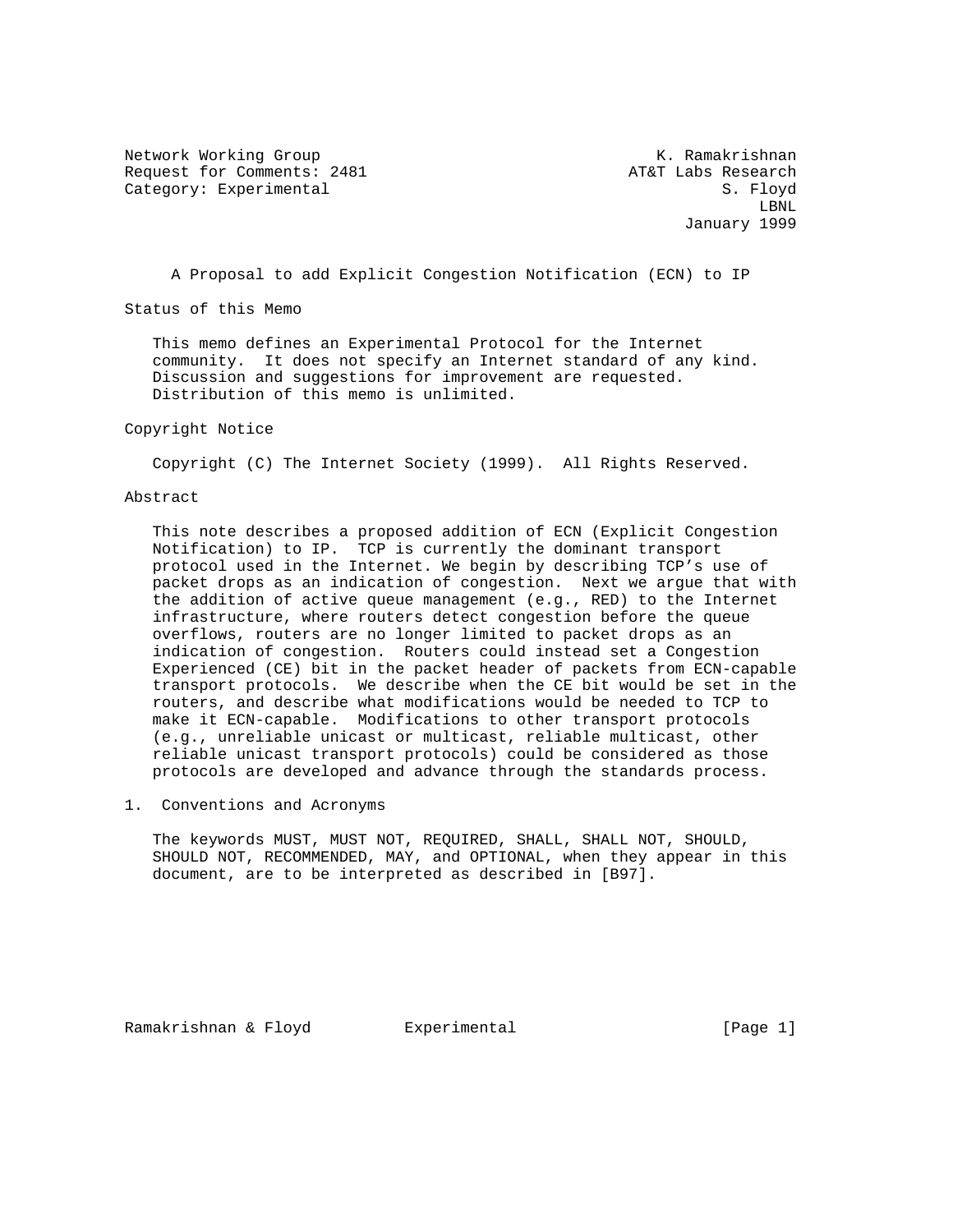#### 2. Introduction

 TCP's congestion control and avoidance algorithms are based on the notion that the network is a black-box [Jacobson88, Jacobson90]. The network's state of congestion or otherwise is determined by end systems probing for the network state, by gradually increasing the load on the network (by increasing the window of packets that are outstanding in the network) until the network becomes congested and a packet is lost. Treating the network as a "black-box" and treating loss as an indication of congestion in the network is appropriate for pure best-effort data carried by TCP which has little or no sensitivity to delay or loss of individual packets. In addition, TCP's congestion management algorithms have techniques built-in (such as Fast Retransmit and Fast Recovery) to minimize the impact of losses from a throughput perspective.

 However, these mechanisms are not intended to help applications that are in fact sensitive to the delay or loss of one or more individual packets. Interactive traffic such as telnet, web-browsing, and transfer of audio and video data can be sensitive to packet losses (using an unreliable data delivery transport such as UDP) or to the increased latency of the packet caused by the need to retransmit the packet after a loss (for reliable data delivery such as TCP).

 Since TCP determines the appropriate congestion window to use by gradually increasing the window size until it experiences a dropped packet, this causes the queues at the bottleneck router to build up. With most packet drop policies at the router that are not sensitive to the load placed by each individual flow, this means that some of the packets of latency-sensitive flows are going to be dropped. Active queue management mechanisms detect congestion before the queue overflows, and provide an indication of this congestion to the end nodes. The advantages of active queue management are discussed in RFC 2309 [RFC2309]. Active queue management avoids some of the bad properties of dropping on queue overflow, including the undesirable synchronization of loss across multiple flows. More importantly, active queue management means that transport protocols with congestion control (e.g., TCP) do not have to rely on buffer overflow as the only indication of congestion. This can reduce unnecessary queueing delay for all traffic sharing that queue.

 Active queue management mechanisms may use one of several methods for indicating congestion to end-nodes. One is to use packet drops, as is currently done. However, active queue management allows the router to separate policies of queueing or dropping packets from the policies for indicating congestion. Thus, active queue management allows

Ramakrishnan & Floyd Experimental (Page 2)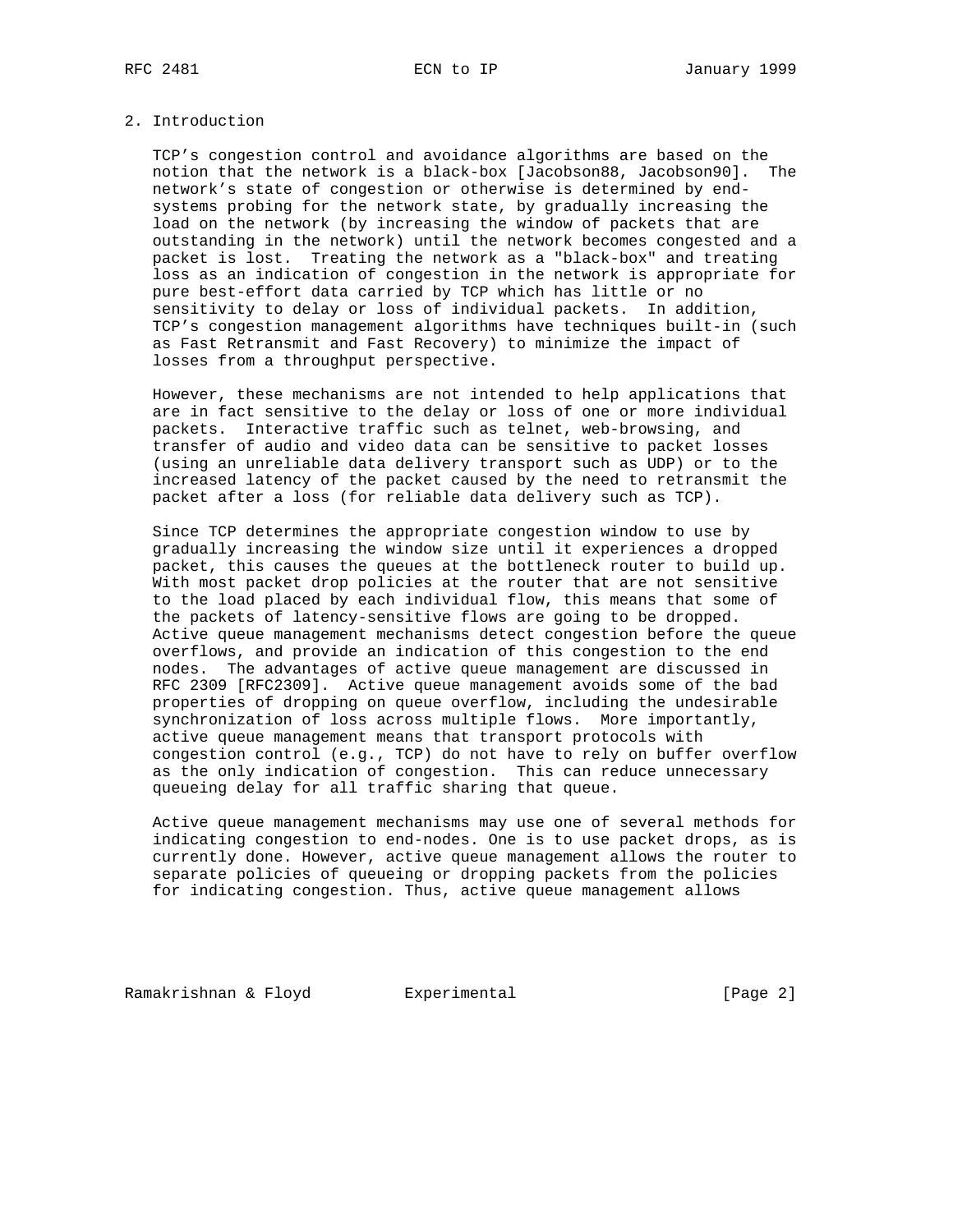routers to use the Congestion Experienced (CE) bit in a packet header as an indication of congestion, instead of relying solely on packet drops.

3. Assumptions and General Principles

 In this section, we describe some of the important design principles and assumptions that guided the design choices in this proposal.

- (1) Congestion may persist over different time-scales. The time scales that we are concerned with are congestion events that may last longer than a round-trip time.
- (2) The number of packets in an individual flow (e.g., TCP connection or an exchange using UDP) may range from a small number of packets to quite a large number. We are interested in managing the congestion caused by flows that send enough packets so that they are still active when network feedback reaches them.
- (3) New mechanisms for congestion control and avoidance need to co exist and cooperate with existing mechanisms for congestion control. In particular, new mechanisms have to co-exist with TCP's current methods of adapting to congestion and with routers' current practice of dropping packets in periods of congestion.
- (4) Because ECN is likely to be adopted gradually, accommodating migration is essential. Some routers may still only drop packets to indicate congestion, and some end-systems may not be ECN capable. The most viable strategy is one that accommodates incremental deployment without having to resort to "islands" of ECN-capable and non-ECN-capable environments.
- (5) Asymmetric routing is likely to be a normal occurrence in the Internet. The path (sequence of links and routers) followed by data packets may be different from the path followed by the acknowledgment packets in the reverse direction.
- (6) Many routers process the "regular" headers in IP packets more efficiently than they process the header information in IP options. This suggests keeping congestion experienced information in the regular headers of an IP packet.
- (7) It must be recognized that not all end-systems will cooperate in mechanisms for congestion control. However, new mechanisms shouldn't make it easier for TCP applications to disable TCP congestion control. The benefit of lying about participating in new mechanisms such as ECN-capability should be small.
- 4. Random Early Detection (RED)

 Random Early Detection (RED) is a mechanism for active queue management that has been proposed to detect incipient congestion [FJ93], and is currently being deployed in the Internet backbone [RFC2309]. Although RED is meant to be a general mechanism using one

Ramakrishnan & Floyd Experimental Controller (Page 3)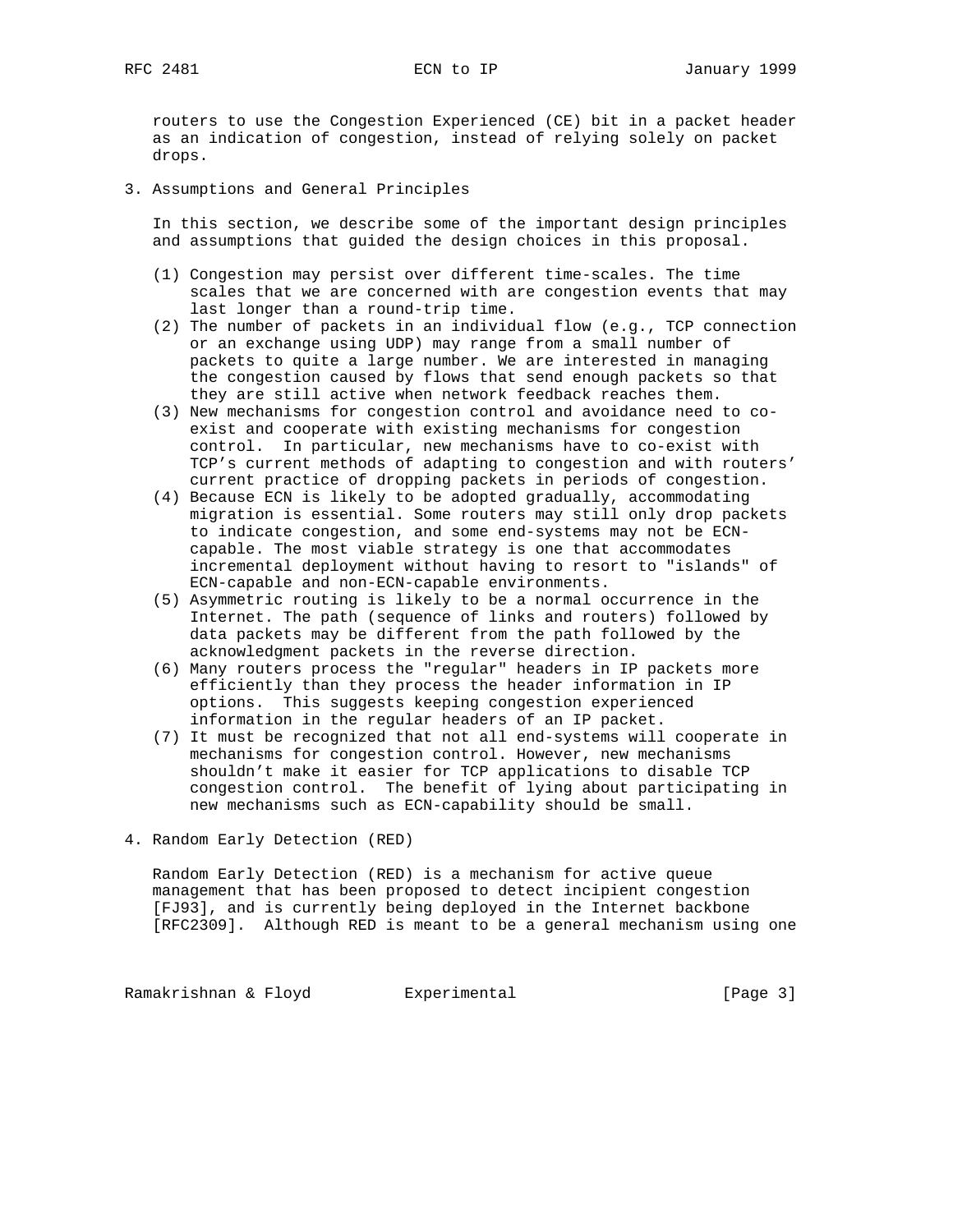of several alternatives for congestion indication, in the current environment of the Internet RED is restricted to using packet drops as a mechanism for congestion indication. RED drops packets based on the average queue length exceeding a threshold, rather than only when the queue overflows. However, when RED drops packets before the queue actually overflows, RED is not forced by memory limitations to discard the packet.

 RED could set a Congestion Experienced (CE) bit in the packet header instead of dropping the packet, if such a bit was provided in the IP header and understood by the transport protocol. The use of the CE bit would allow the receiver(s) to receive the packet, avoiding the potential for excessive delays due to retransmissions after packet losses. We use the term 'CE packet' to denote a packet that has the CE bit set.

5. Explicit Congestion Notification in IP

 We propose that the Internet provide a congestion indication for incipient congestion (as in RED and earlier work [RJ90]) where the notification can sometimes be through marking packets rather than dropping them. This would require an ECN field in the IP header with two bits. The ECN-Capable Transport (ECT) bit would be set by the data sender to indicate that the end-points of the transport protocol are ECN-capable. The CE bit would be set by the router to indicate congestion to the end nodes. Routers that have a packet arriving at a full queue would drop the packet, just as they do now.

 Bits 6 and 7 in the IPv4 TOS octet are designated as the ECN field. Bit 6 is designated as the ECT bit, and bit 7 is designated as the CE bit. The IPv4 TOS octet corresponds to the Traffic Class octet in IPv6. The definitions for the IPv4 TOS octet [RFC791] and the IPv6 Traffic Class octet are intended to be superseded by the DS (Differentiated Services) Field [DIFFSERV]. Bits 6 and 7 are listed in [DIFFSERV] as Currently Unused. Section 19 gives a brief history of the TOS octet.

 Because of the unstable history of the TOS octet, the use of the ECN field as specified in this document cannot be guaranteed to be backwards compatible with all past uses of these two bits. The potential dangers of this lack of backwards compatibility are discussed in Section 19.

 Upon the receipt by an ECN-Capable transport of a single CE packet, the congestion control algorithms followed at the end-systems MUST be essentially the same as the congestion control response to a \*single\* dropped packet. For example, for ECN-Capable TCP the source TCP is required to halve its congestion window for any window of data

Ramakrishnan & Floyd Experimental Fundal (Page 4)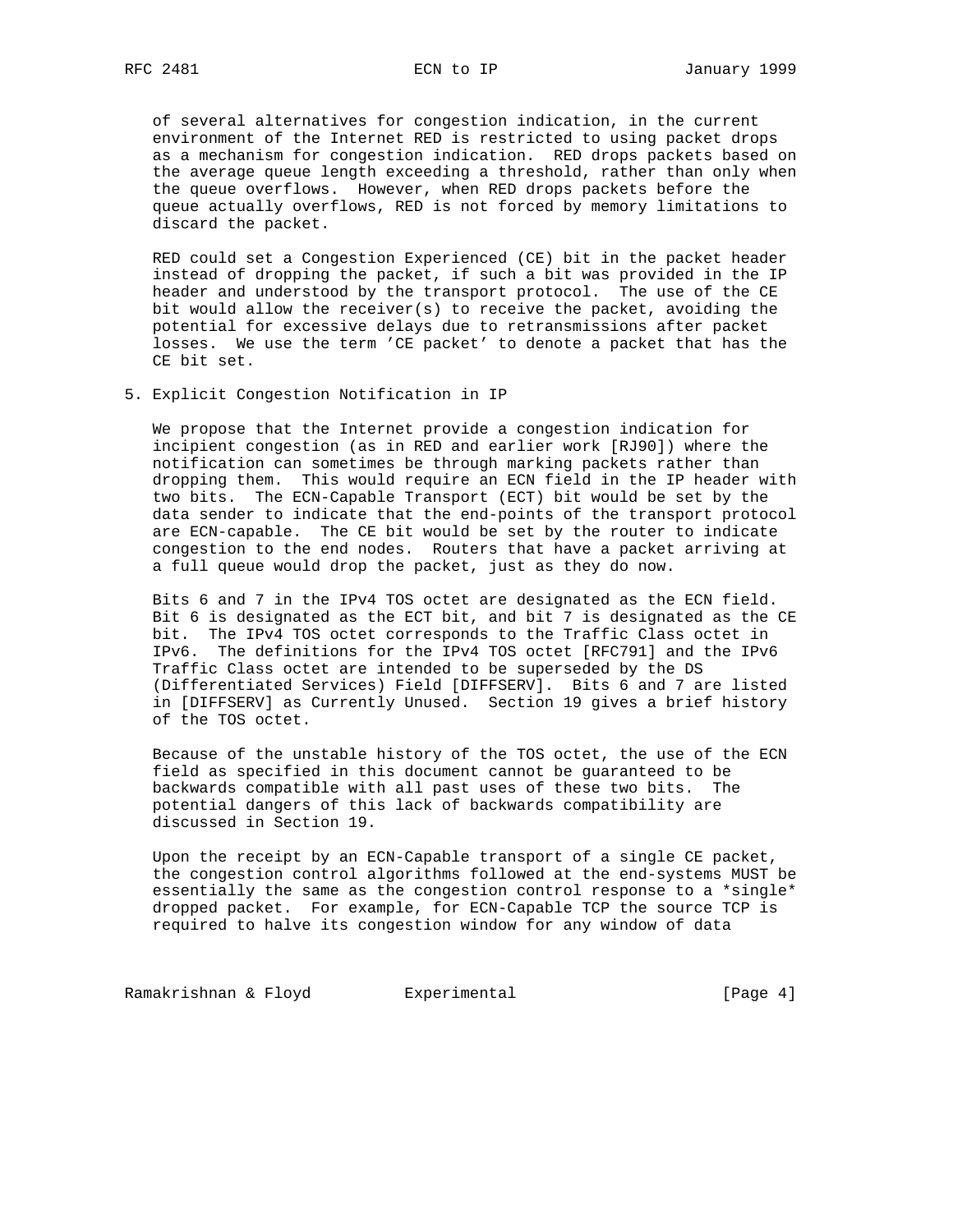containing either a packet drop or an ECN indication. However, we would like to point out some notable exceptions in the reaction of the source TCP, related to following the shorter-time-scale details of particular implementations of TCP. For TCP's response to an ECN indication, we do not recommend such behavior as the slow-start of Tahoe TCP in response to a packet drop, or Reno TCP's wait of roughly half a round-trip time during Fast Recovery.

 One reason for requiring that the congestion-control response to the CE packet be essentially the same as the response to a dropped packet is to accommodate the incremental deployment of ECN in both end systems and in routers. Some routers may drop ECN-Capable packets (e.g., using the same RED policies for congestion detection) while other routers set the CE bit, for equivalent levels of congestion. Similarly, a router might drop a non-ECN-Capable packet but set the CE bit in an ECN-Capable packet, for equivalent levels of congestion. Different congestion control responses to a CE bit indication and to a packet drop could result in unfair treatment for different flows.

 An additional requirement is that the end-systems should react to congestion at most once per window of data (i.e., at most once per roundtrip time), to avoid reacting multiple times to multiple indications of congestion within a roundtrip time.

 For a router, the CE bit of an ECN-Capable packet should only be set if the router would otherwise have dropped the packet as an indication of congestion to the end nodes. When the router's buffer is not yet full and the router is prepared to drop a packet to inform end nodes of incipient congestion, the router should first check to see if the ECT bit is set in that packet's IP header. If so, then instead of dropping the packet, the router MAY instead set the CE bit in the IP header.

 An environment where all end nodes were ECN-Capable could allow new criteria to be developed for setting the CE bit, and new congestion control mechanisms for end-node reaction to CE packets. However, this is a research issue, and as such is not addressed in this document.

 When a CE packet is received by a router, the CE bit is left unchanged, and the packet transmitted as usual. When severe congestion has occurred and the router's queue is full, then the router has no choice but to drop some packet when a new packet arrives. We anticipate that such packet losses will become relatively infrequent when a majority of end-systems become ECN- Capable and participate in TCP or other compatible congestion control mechanisms. In an adequately-provisioned network in such an ECN- Capable environment, packet losses should occur primarily during

Ramakrishnan & Floyd Experimental Fundal (Page 5)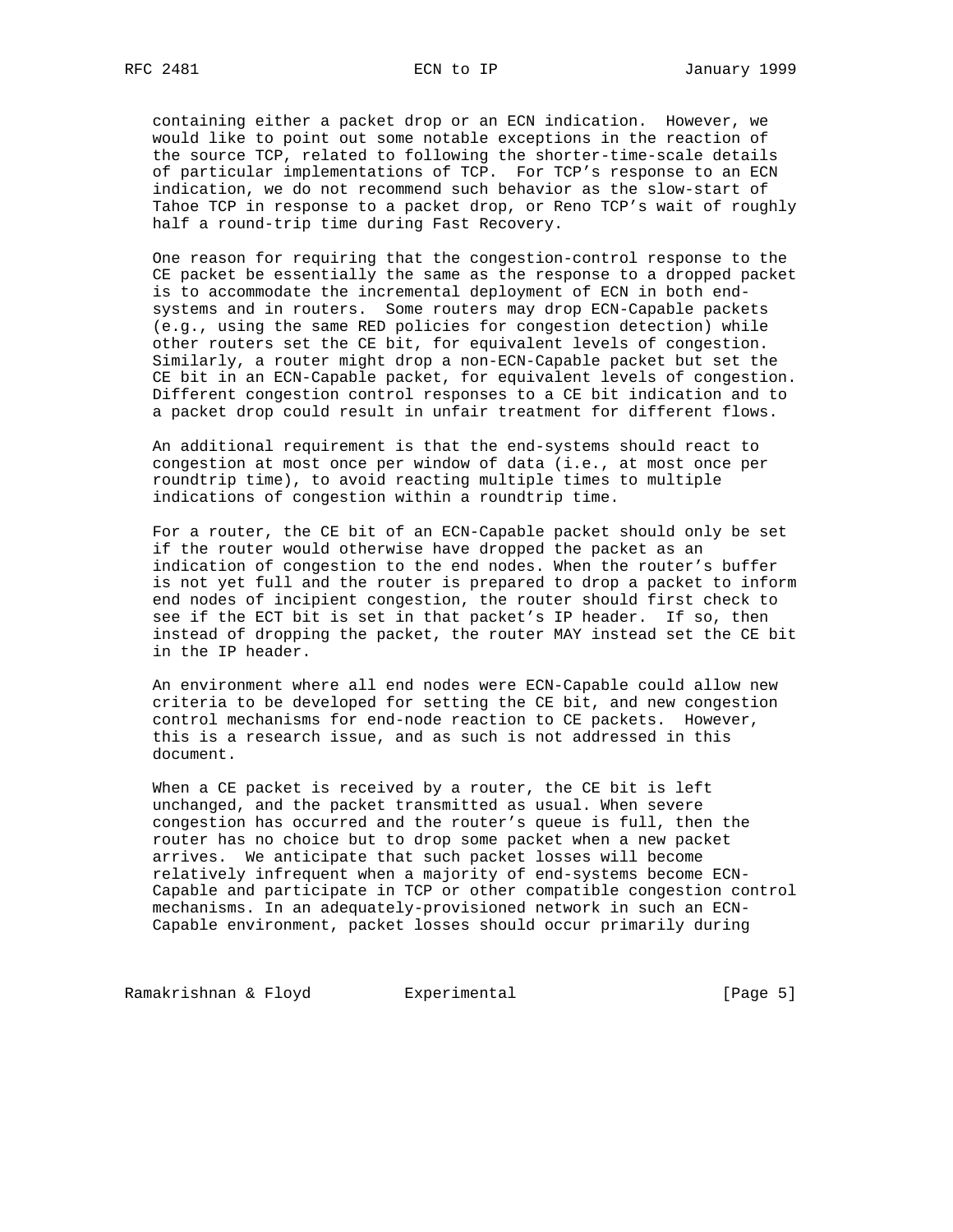transients or in the presence of non-cooperating sources.

 We expect that routers will set the CE bit in response to incipient congestion as indicated by the average queue size, using the RED algorithms suggested in [FJ93, RFC2309]. To the best of our knowledge, this is the only proposal currently under discussion in the IETF for routers to drop packets proactively, before the buffer overflows. However, this document does not attempt to specify a particular mechanism for active queue management, leaving that endeavor, if needed, to other areas of the IETF. While ECN is inextricably tied up with active queue management at the router, the reverse does not hold; active queue management mechanisms have been developed and deployed independently from ECN, using packet drops as indications of congestion in the absence of ECN in the IP architecture.

6. Support from the Transport Protocol

 ECN requires support from the transport protocol, in addition to the functionality given by the ECN field in the IP packet header. The transport protocol might require negotiation between the endpoints during setup to determine that all of the endpoints are ECN-capable, so that the sender can set the ECT bit in transmitted packets. Second, the transport protocol must be capable of reacting appropriately to the receipt of CE packets. This reaction could be in the form of the data receiver informing the data sender of the received CE packet (e.g., TCP), of the data receiver unsubscribing to a layered multicast group (e.g., RLM [MJV96]), or of some other action that ultimately reduces the arrival rate of that flow to that receiver.

 This document only addresses the addition of ECN Capability to TCP, leaving issues of ECN and other transport protocols to further research. For TCP, ECN requires three new mechanisms: negotiation between the endpoints during setup to determine if they are both ECN-capable; an ECN-Echo flag in the TCP header so that the data receiver can inform the data sender when a CE packet has been received; and a Congestion Window Reduced (CWR) flag in the TCP header so that the data sender can inform the data receiver that the congestion window has been reduced. The support required from other transport protocols is likely to be different, particular for unreliable or reliable multicast transport protocols, and will have to be determined as other transport protocols are brought to the IETF for standardization.

Ramakrishnan & Floyd Experimental (Page 6)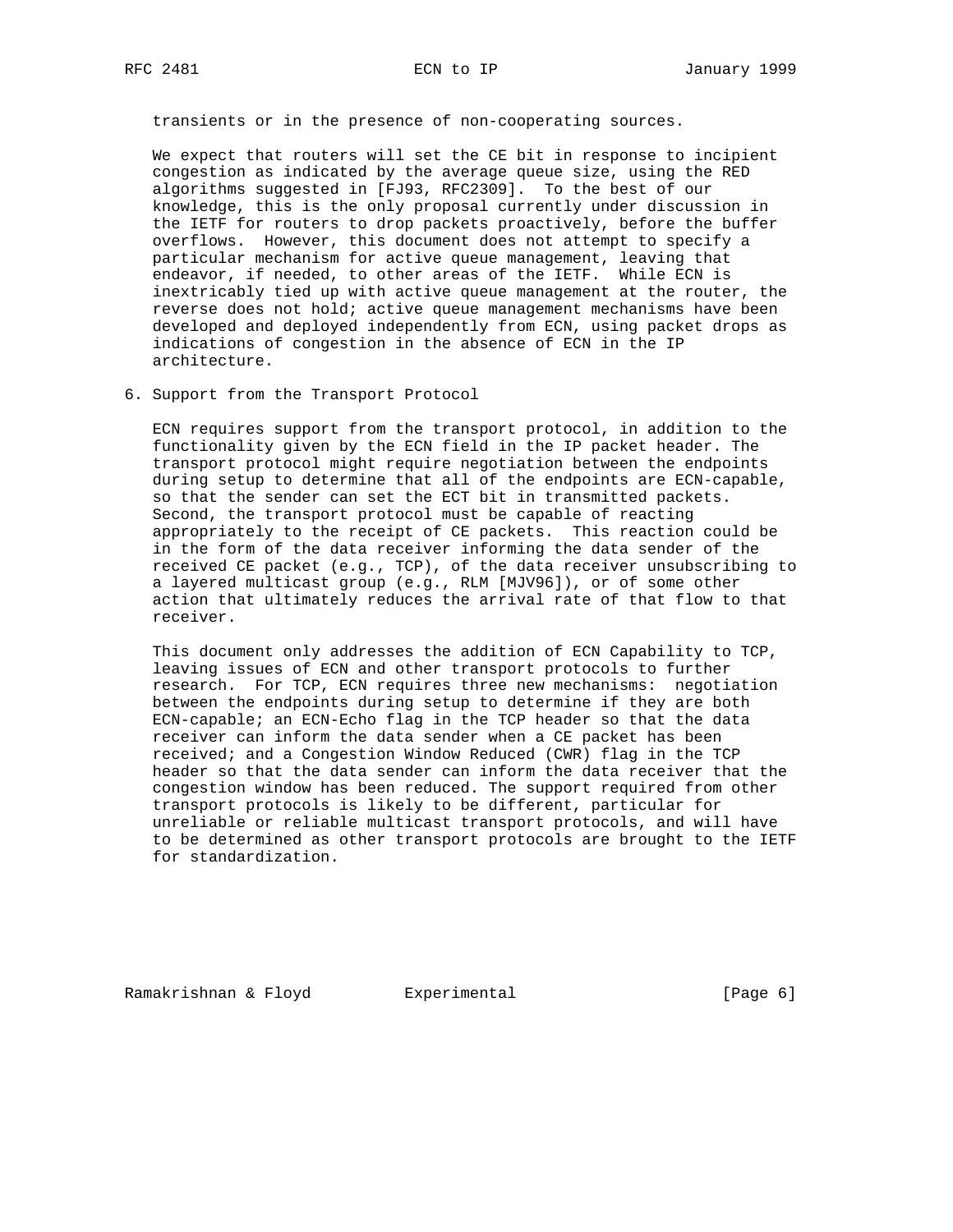## 6.1. TCP

 The following sections describe in detail the proposed use of ECN in TCP. This proposal is described in essentially the same form in [Floyd94]. We assume that the source TCP uses the standard congestion control algorithms of Slow-start, Fast Retransmit and Fast Recovery [RFC 2001].

 This proposal specifies two new flags in the Reserved field of the TCP header. The TCP mechanism for negotiating ECN-Capability uses the ECN-Echo flag in the TCP header. (This was called the ECN Notify flag in some earlier documents.) Bit 9 in the Reserved field of the TCP header is designated as the ECN-Echo flag. The location of the 6-bit Reserved field in the TCP header is shown in Figure 3 of RFC 793 [RFC793].

 To enable the TCP receiver to determine when to stop setting the ECN-Echo flag, we introduce a second new flag in the TCP header, the Congestion Window Reduced (CWR) flag. The CWR flag is assigned to Bit 8 in the Reserved field of the TCP header.

The use of these flags is described in the sections below.

## 6.1.1. TCP Initialization

 In the TCP connection setup phase, the source and destination TCPs exchange information about their desire and/or capability to use ECN. Subsequent to the completion of this negotiation, the TCP sender sets the ECT bit in the IP header of data packets to indicate to the network that the transport is capable and willing to participate in ECN for this packet. This will indicate to the routers that they may mark this packet with the CE bit, if they would like to use that as a method of congestion notification. If the TCP connection does not wish to use ECN notification for a particular packet, the sending TCP sets the ECT bit equal to 0 (i.e., not set), and the TCP receiver ignores the CE bit in the received packet.

 When a node sends a TCP SYN packet, it may set the ECN-Echo and CWR flags in the TCP header. For a SYN packet, the setting of both the ECN-Echo and CWR flags are defined as an indication that the sending TCP is ECN-Capable, rather than as an indication of congestion or of response to congestion. More precisely, a SYN packet with both the ECN-Echo and CWR flags set indicates that the TCP implementation transmitting the SYN packet will participate in ECN as both a sender and receiver. As a receiver, it will respond to incoming data packets that have the CE bit set in the IP header by setting the ECN-Echo flag in outgoing TCP Acknowledgement (ACK) packets. As a sender, it will respond to incoming packets that have the ECN-Echo

Ramakrishnan & Floyd Experimental Fundal (Page 7)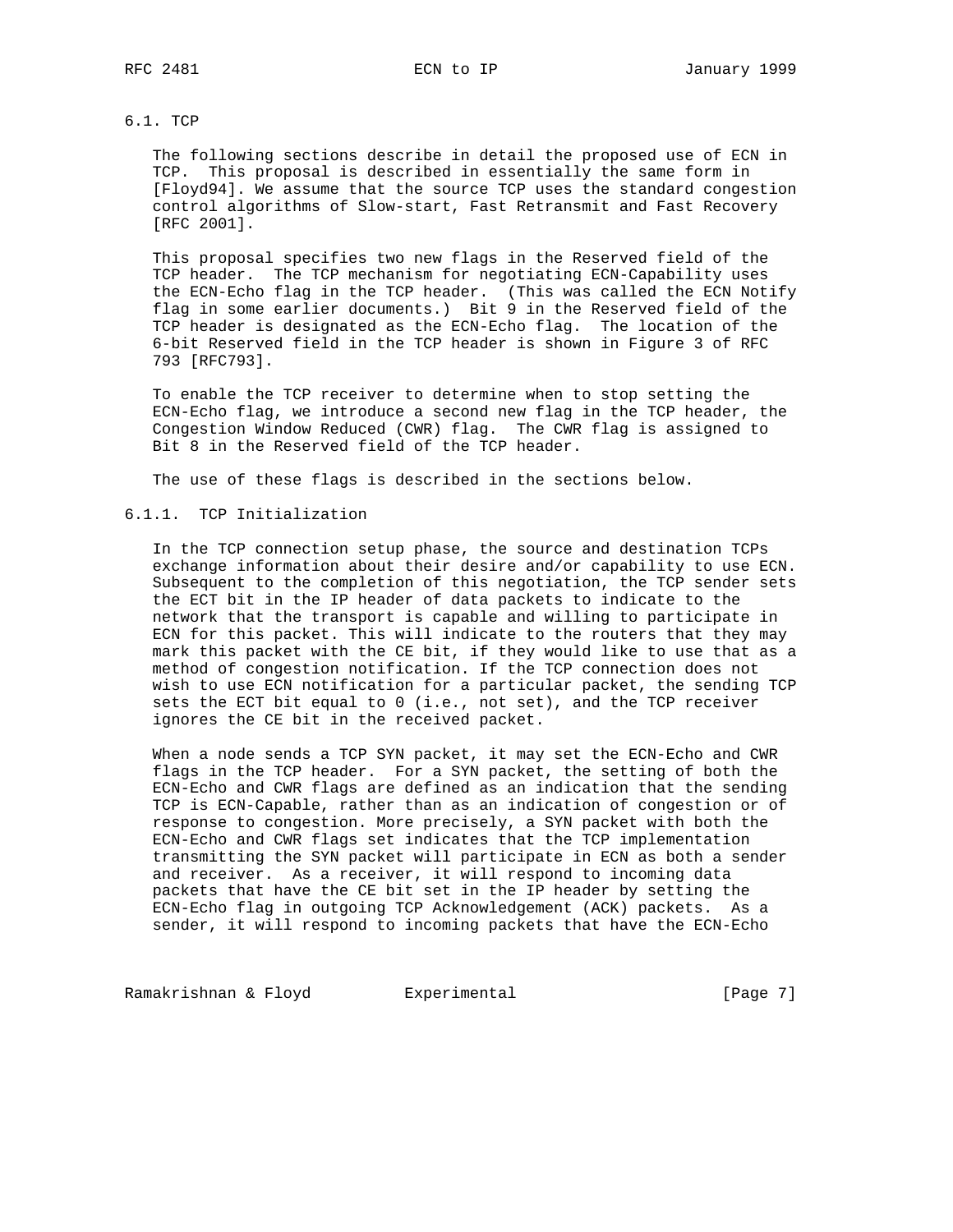flag set by reducing the congestion window when appropriate.

 When a node sends a SYN-ACK packet, it may set the ECN-Echo flag, but it does not set the CWR flag. For a SYN-ACK packet, the pattern of the ECN-Echo flag set and the CWR flag not set in the TCP header is defined as an indication that the TCP transmitting the SYN-ACK packet is ECN-Capable.

 There is the question of why we chose to have the TCP sending the SYN set two ECN-related flags in the Reserved field of the TCP header for the SYN packet, while the responding TCP sending the SYN-ACK sets only one ECN-related flag in the SYN-ACK packet. This asymmetry is necessary for the robust negotiation of ECN-capability with deployed TCP implementations. There exists at least one TCP implementation in which TCP receivers set the Reserved field of the TCP header in ACK packets (and hence the SYN-ACK) simply to reflect the Reserved field of the TCP header in the received data packet. Because the TCP SYN packet sets the ECN-Echo and CWR flags to indicate ECN-capability, while the SYN-ACK packet sets only the ECN-Echo flag, the sending TCP correctly interprets a receiver's reflection of its own flags in the Reserved field as an indication that the receiver is not ECN-capable.

#### 6.1.2. The TCP Sender

 For a TCP connection using ECN, data packets are transmitted with the ECT bit set in the IP header (set to a "1"). If the sender receives an ECN-Echo ACK packet (that is, an ACK packet with the ECN-Echo flag set in the TCP header), then the sender knows that congestion was encountered in the network on the path from the sender to the receiver. The indication of congestion should be treated just as a congestion loss in non-ECN-Capable TCP. That is, the TCP source halves the congestion window "cwnd" and reduces the slow start threshold "ssthresh". The sending TCP does NOT increase the congestion window in response to the receipt of an ECN-Echo ACK packet.

 A critical condition is that TCP does not react to congestion indications more than once every window of data (or more loosely, more than once every round-trip time). That is, the TCP sender's congestion window should be reduced only once in response to a series of dropped and/or CE packets from a single window of data, In addition, the TCP source should not decrease the slow-start threshold, ssthresh, if it has been decreased within the last round trip time. However, if any retransmitted packets are dropped or have the CE bit set, then this is interpreted by the source TCP as a new instance of congestion.

Ramakrishnan & Floyd Experimental (Page 8)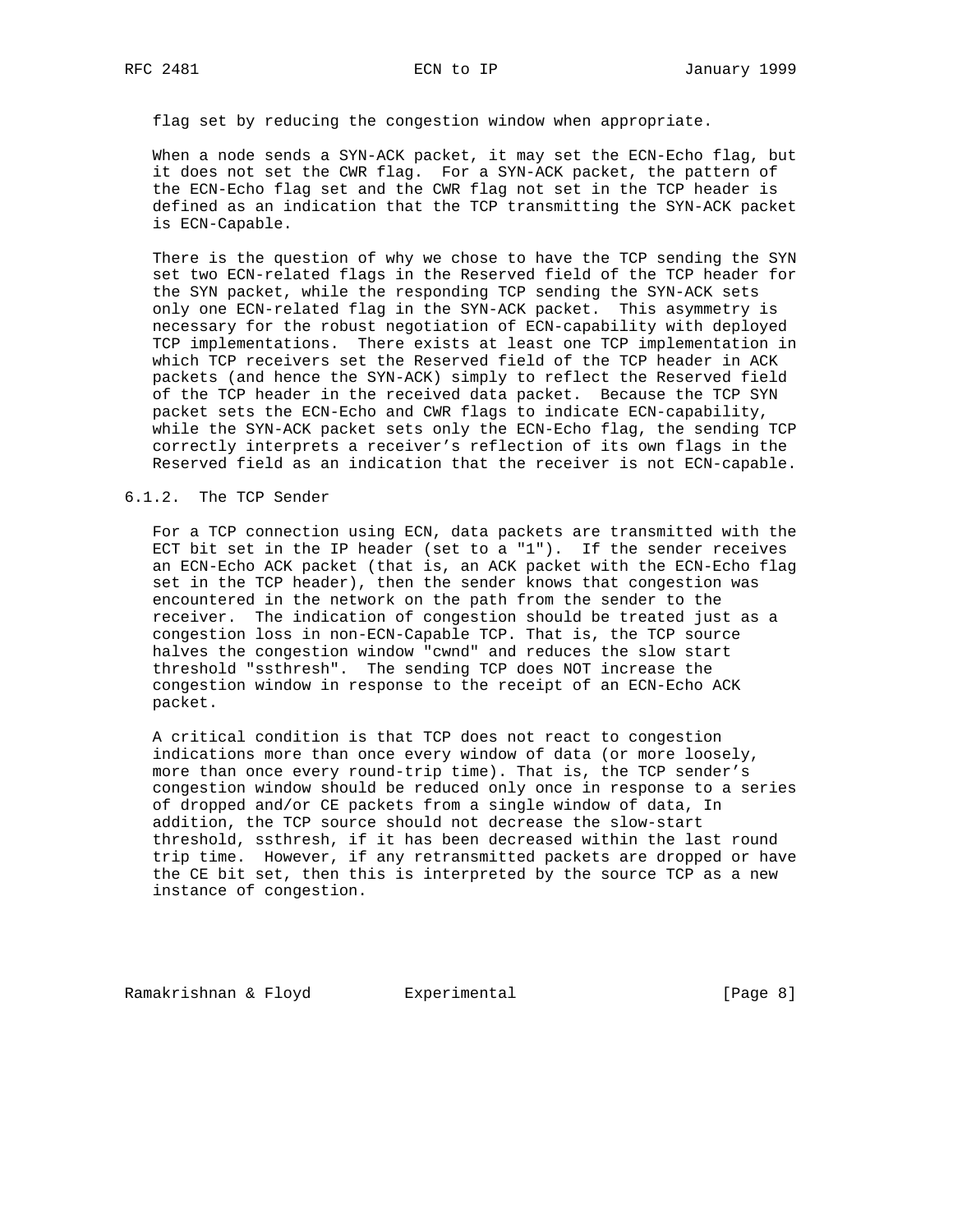After the source TCP reduces its congestion window in response to a CE packet, incoming acknowledgements that continue to arrive can "clock out" outgoing packets as allowed by the reduced congestion window. If the congestion window consists of only one MSS (maximum segment size), and the sending TCP receives an ECN-Echo ACK packet, then the sending TCP should in principle still reduce its congestion window in half. However, the value of the congestion window is bounded below by a value of one MSS. If the sending TCP were to continue to send, using a congestion window of 1 MSS, this results in the transmission of one packet per round-trip time. We believe it is desirable to still reduce the sending rate of the TCP sender even further, on receipt of an ECN-Echo packet when the congestion window is one. We use the retransmit timer as a means to reduce the rate further in this circumstance. Therefore, the sending TCP should also reset the retransmit timer on receiving the ECN-Echo packet when the congestion window is one. The sending TCP will then be able to send a new packet when the retransmit timer expires.

 [Floyd94] discusses TCP's response to ECN in more detail. [Floyd98] discusses the validation test in the ns simulator, which illustrates a wide range of ECN scenarios. These scenarios include the following: an ECN followed by another ECN, a Fast Retransmit, or a Retransmit Timeout; a Retransmit Timeout or a Fast Retransmit followed by an ECN, and a congestion window of one packet followed by an ECN.

 TCP follows existing algorithms for sending data packets in response to incoming ACKs, multiple duplicate acknowledgements, or retransmit timeouts [RFC2001].

# 6.1.3. The TCP Receiver

 When TCP receives a CE data packet at the destination end-system, the TCP data receiver sets the ECN-Echo flag in the TCP header of the subsequent ACK packet. If there is any ACK withholding implemented, as in current "delayed-ACK" TCP implementations where the TCP receiver can send an ACK for two arriving data packets, then the ECN-Echo flag in the ACK packet will be set to the OR of the CE bits of all of the data packets being acknowledged. That is, if any of the received data packets are CE packets, then the returning ACK has the ECN-Echo flag set.

 To provide robustness against the possibility of a dropped ACK packet carrying an ECN-Echo flag, the TCP receiver must set the ECN-Echo flag in a series of ACK packets. The TCP receiver uses the CWR flag to determine when to stop setting the ECN-Echo flag.

Ramakrishnan & Floyd Experimental (Page 9)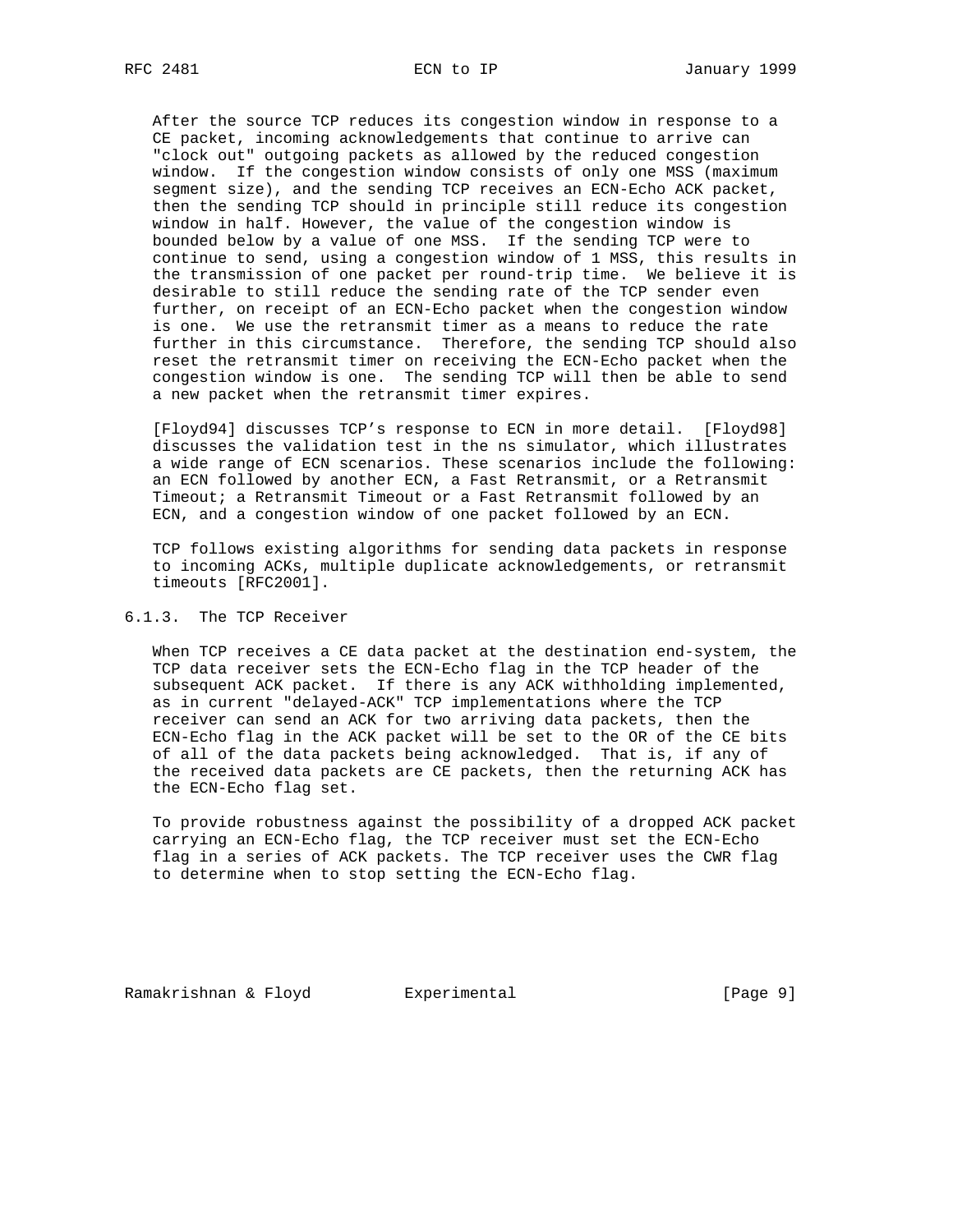When an ECN-Capable TCP reduces its congestion window for any reason (because of a retransmit timeout, a Fast Retransmit, or in response to an ECN Notification), the TCP sets the CWR flag in the TCP header of the first data packet sent after the window reduction. If that data packet is dropped in the network, then the sending TCP will have to reduce the congestion window again and retransmit the dropped packet. Thus, the Congestion Window Reduced message is reliably delivered to the data receiver.

 After a TCP receiver sends an ACK packet with the ECN-Echo bit set, that TCP receiver continues to set the ECN-Echo flag in ACK packets until it receives a CWR packet (a packet with the CWR flag set). After the receipt of the CWR packet, acknowledgements for subsequent non-CE data packets do not have the ECN-Echo flag set. If another CE packet is received by the data receiver, the receiver would once again send ACK packets with the ECN-Echo flag set. While the receipt of a CWR packet does not guarantee that the data sender received the ECN-Echo message, this does indicate that the data sender reduced its congestion window at some point \*after\* it sent the data packet for which the CE bit was set.

 We have already specified that a TCP sender reduces its congestion window at most once per window of data. This mechanism requires some care to make sure that the sender reduces its congestion window at most once per ECN indication, and that multiple ECN messages over several successive windows of data are properly reported to the ECN sender. This is discussed further in [Floyd98].

6.1.4. Congestion on the ACK-path

 For the current generation of TCP congestion control algorithms, pure acknowledgement packets (e.g., packets that do not contain any accompanying data) should be sent with the ECT bit off. Current TCP receivers have no mechanisms for reducing traffic on the ACK-path in response to congestion notification. Mechanisms for responding to congestion on the ACK-path are areas for current and future research. (One simple possibility would be for the sender to reduce its congestion window when it receives a pure ACK packet with the CE bit set). For current TCP implementations, a single dropped ACK generally has only a very small effect on the TCP's sending rate.

7. Summary of changes required in IP and TCP

 Two bits need to be specified in the IP header, the ECN-Capable Transport (ECT) bit and the Congestion Experienced (CE) bit. The ECT bit set to "0" indicates that the transport protocol will ignore the

Ramakrishnan & Floyd Experimental Fundal [Page 10]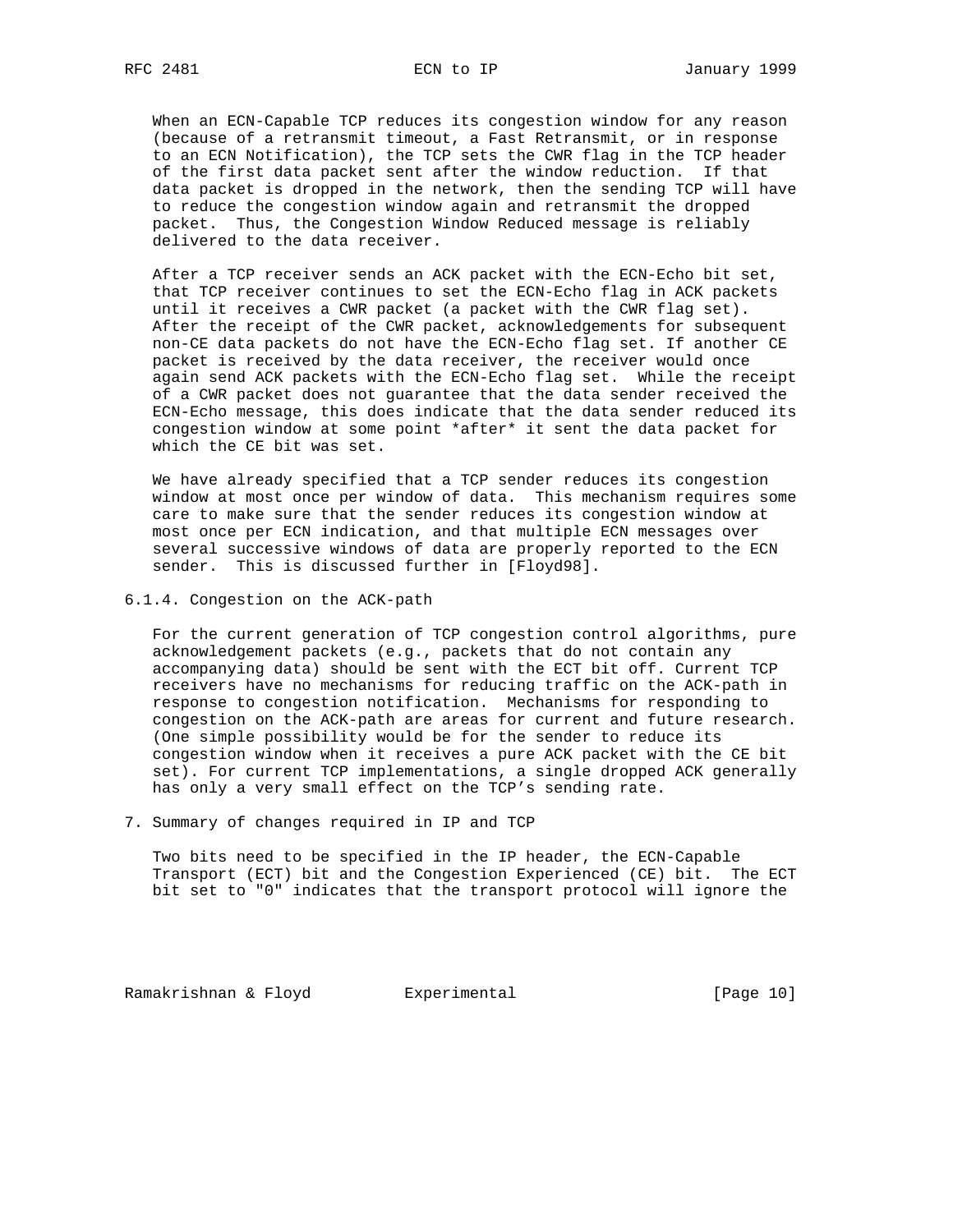CE bit. This is the default value for the ECT bit. The ECT bit set to "1" indicates that the transport protocol is willing and able to participate in ECN.

 The default value for the CE bit is "0". The router sets the CE bit to "1" to indicate congestion to the end nodes. The CE bit in a packet header should never be reset by a router from "1" to "0".

 TCP requires three changes, a negotiation phase during setup to determine if both end nodes are ECN-capable, and two new flags in the TCP header, from the "reserved" flags in the TCP flags field. The ECN-Echo flag is used by the data receiver to inform the data sender of a received CE packet. The Congestion Window Reduced flag is used by the data sender to inform the data receiver that the congestion window has been reduced.

8. Non-relationship to ATM's EFCI indicator or Frame Relay's FECN

 Since the ATM and Frame Relay mechanisms for congestion indication have typically been defined without any notion of average queue size as the basis for determining that an intermediate node is congested, we believe that they provide a very noisy signal. The TCP-sender reaction specified in this draft for ECN is NOT the appropriate reaction for such a noisy signal of congestion notification. It is our expectation that ATM's EFCI and Frame Relay's FECN mechanisms would be phased out over time within the ATM network. However, if the routers that interface to the ATM network have a way of maintaining the average queue at the interface, and use it to come to a reliable determination that the ATM subnet is congested, they may use the ECN notification that is defined here.

 We emphasize that a \*single\* packet with the CE bit set in an IP packet causes the transport layer to respond, in terms of congestion control, as it would to a packet drop. As such, the CE bit is not a good match to a transient signal such as one based on the instantaneous queue size. However, experiments in techniques at layer 2 (e.g., in ATM switches or Frame Relay switches) should be encouraged. For example, using a scheme such as RED (where packet marking is based on the average queue length exceeding a threshold), layer 2 devices could provide a reasonably reliable indication of congestion. When all the layer 2 devices in a path set that layer's own Congestion Experienced bit (e.g., the EFCI bit for ATM, the FECN bit in Frame Relay) in this reliable manner, then the interface router to the layer 2 network could copy the state of that layer 2 Congestion Experienced bit into the CE bit in the IP header. We recognize that this is not the current practice, nor is it in current standards. However, encouraging experimentation in this manner may

Ramakrishnan & Floyd Experimental [Page 11]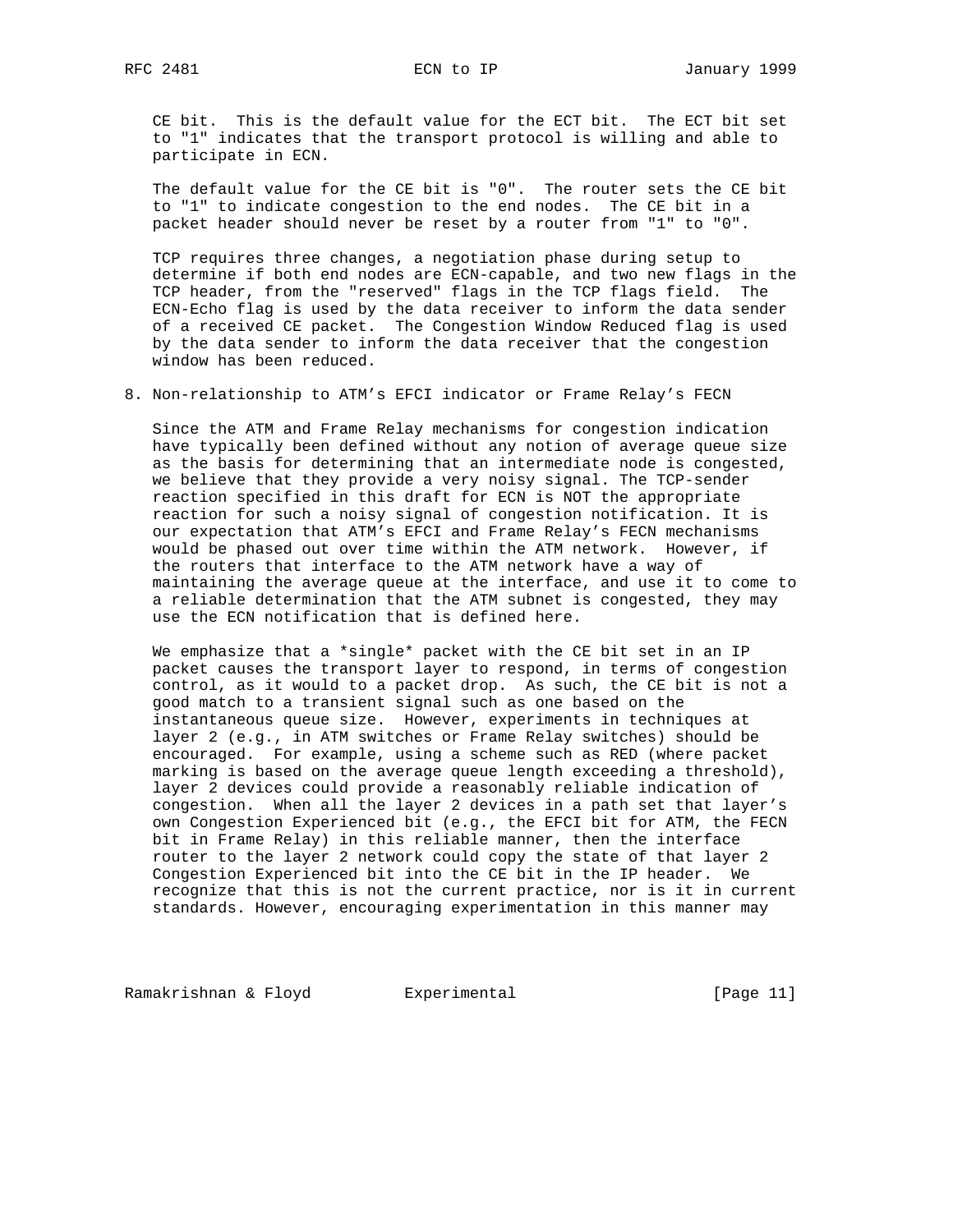provide the information needed to enable evolution of existing layer 2 mechanisms to provide a more reliable means of congestion indication, when they use a single bit for indicating congestion.

9. Non-compliance by the End Nodes

 This section discusses concerns about the vulnerability of ECN to non-compliant end-nodes (i.e., end nodes that set the ECT bit in transmitted packets but do not respond to received CE packets). We argue that the addition of ECN to the IP architecture would not significantly increase the current vulnerability of the architecture to unresponsive flows.

 Even for non-ECN environments, there are serious concerns about the damage that can be done by non-compliant or unresponsive flows (that is, flows that do not respond to congestion control indications by reducing their arrival rate at the congested link). For example, an end-node could "turn off congestion control" by not reducing its congestion window in response to packet drops. This is a concern for the current Internet. It has been argued that routers will have to deploy mechanisms to detect and differentially treat packets from non-compliant flows. It has also been argued that techniques such as end-to-end per-flow scheduling and isolation of one flow from another, differentiated services, or end-to-end reservations could remove some of the more damaging effects of unresponsive flows.

 It has been argued that dropping packets in itself may be an adequate deterrent for non-compliance, and that the use of ECN removes this deterrent. We would argue in response that (1) ECN-capable routers preserve packet-dropping behavior in times of high congestion; and (2) even in times of high congestion, dropping packets in itself is not an adequate deterrent for non-compliance.

 First, ECN-Capable routers will only mark packets (as opposed to dropping them) when the packet marking rate is reasonably low. During periods where the average queue size exceeds an upper threshold, and therefore the potential packet marking rate would be high, our recommendation is that routers drop packets rather then set the CE bit in packet headers.

 During the periods of low or moderate packet marking rates when ECN would be deployed, there would be little deterrent effect on unresponsive flows of dropping rather than marking those packets. For example, delay-insensitive flows using reliable delivery might have an incentive to increase rather than to decrease their sending rate in the presence of dropped packets. Similarly, delay-sensitive flows using unreliable delivery might increase their use of FEC in response to an increased packet drop rate, increasing rather than decreasing

Ramakrishnan & Floyd Experimental [Page 12]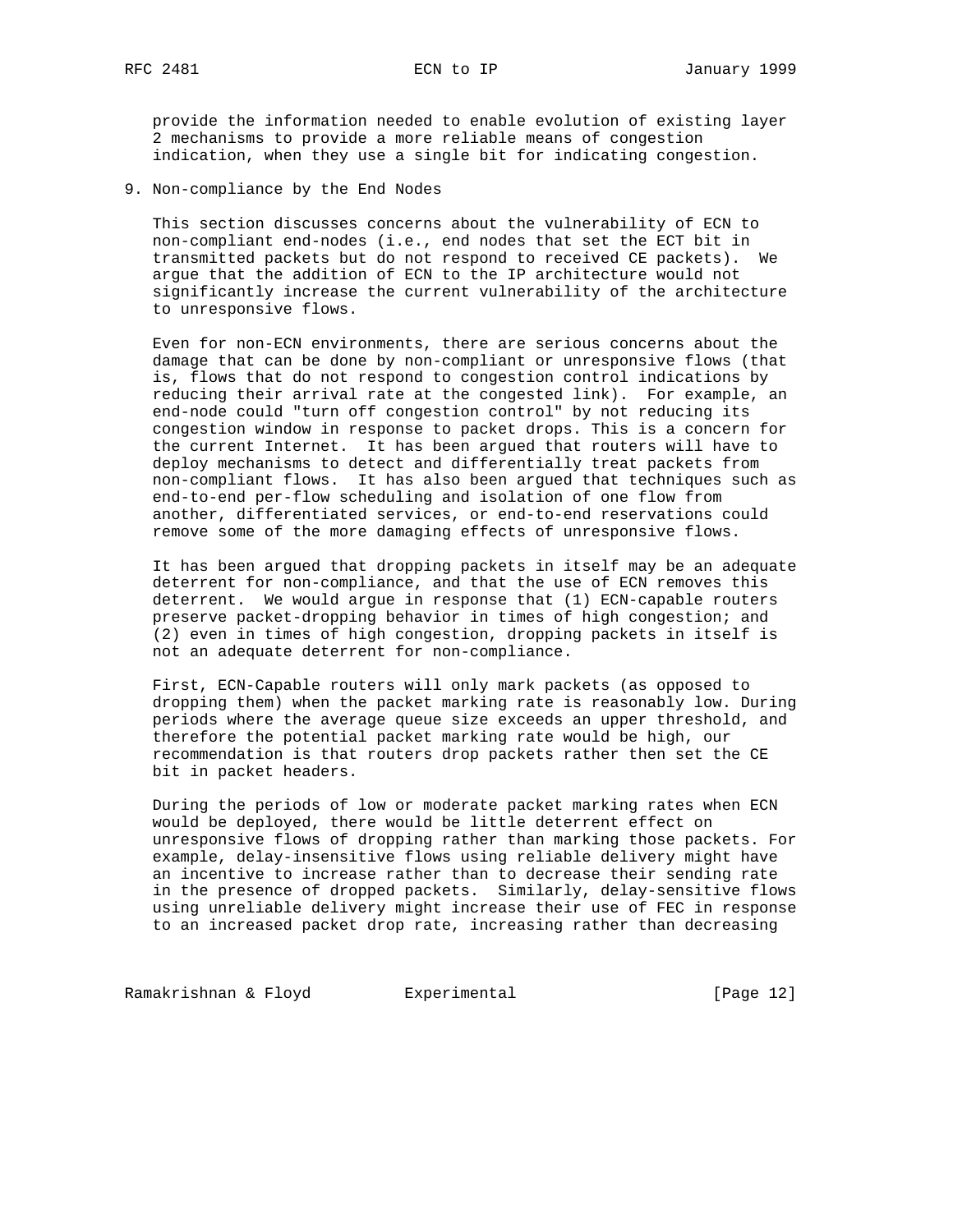their sending rate. For the same reasons, we do not believe that packet dropping itself is an effective deterrent for non-compliance even in an environment of high packet drop rates.

 Several methods have been proposed to identify and restrict non compliant or unresponsive flows. The addition of ECN to the network environment would not in any way increase the difficulty of designing and deploying such mechanisms. If anything, the addition of ECN to the architecture would make the job of identifying unresponsive flows slightly easier. For example, in an ECN-Capable environment routers are not limited to information about packets that are dropped or have the CE bit set at that router itself; in such an environment routers could also take note of arriving CE packets that indicate congestion encountered by that packet earlier in the path.

10. Non-compliance in the Network

 The breakdown of effective congestion control could be caused not only by a non-compliant end-node, but also by the loss of the congestion indication in the network itself. This could happen through a rogue or broken router that set the ECT bit in a packet from a non-ECN-capable transport, or "erased" the CE bit in arriving packets. As one example, a rogue or broken router that "erased" the CE bit in arriving CE packets would prevent that indication of congestion from reaching downstream receivers. This could result in the failure of congestion control for that flow and a resulting increase in congestion in the network, ultimately resulting in subsequent packets dropped for this flow as the average queue size increased at the congested gateway.

 The actions of a rogue or broken router could also result in an unnecessary indication of congestion to the end-nodes. These actions can include a router dropping a packet or setting the CE bit in the absence of congestion. From a congestion control point of view, setting the CE bit in the absence of congestion by a non-compliant router would be no different than a router dropping a packet unecessarily. By "erasing" the ECT bit of a packet that is later dropped in the network, a router's actions could result in an unnecessary packet drop for that packet later in the network.

 Concerns regarding the loss of congestion indications from encapsulated, dropped, or corrupted packets are discussed below.

Ramakrishnan & Floyd Experimental [Page 13]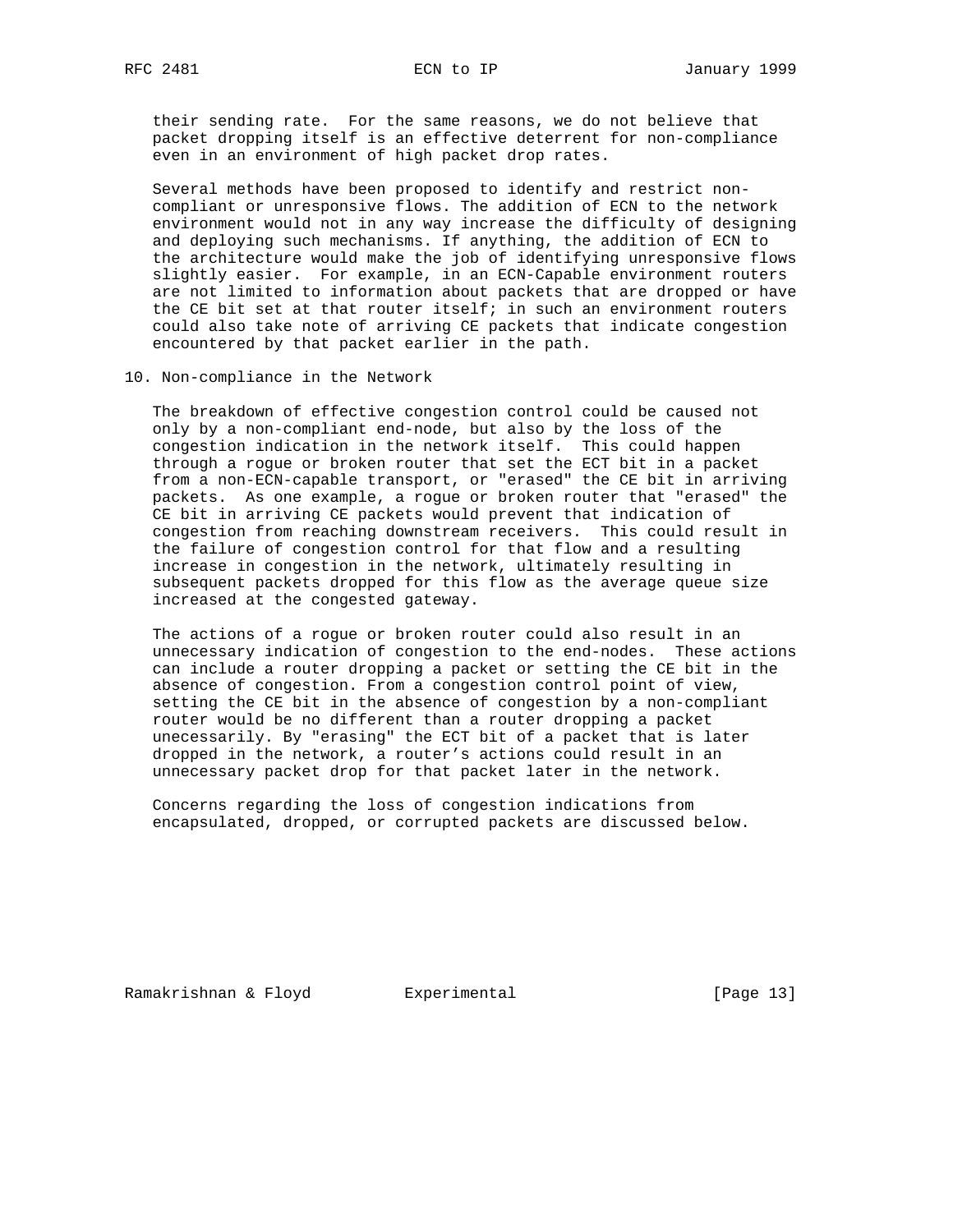#### 10.1. Encapsulated packets

 Some care is required to handle the CE and ECT bits appropriately when packets are encapsulated and de-encapsulated for tunnels.

 When a packet is encapsulated, the following rules apply regarding the ECT bit. First, if the ECT bit in the encapsulated ('inside') header is a 0, then the ECT bit in the encapsulating ('outside') header MUST be a 0. If the ECT bit in the inside header is a 1, then the ECT bit in the outside header SHOULD be a 1.

 When a packet is de-encapsulated, the following rules apply regarding the CE bit. If the ECT bit is a 1 in both the inside and the outside header, then the CE bit in the outside header MUST be ORed with the CE bit in the inside header. (That is, in this case a CE bit of 1 in the outside header must be copied to the inside header.) If the ECT bit in either header is a 0, then the CE bit in the outside header is ignored. This requirement for the treatment of de-encapsulated packets does not currently apply to IPsec tunnels.

 A specific example of the use of ECN with encapsulation occurs when a flow wishes to use ECN-capability to avoid the danger of an unnecessary packet drop for the encapsulated packet as a result of congestion at an intermediate node in the tunnel. This functionality can be supported by copying the ECN field in the inner IP header to the outer IP header upon encapsulation, and using the ECN field in the outer IP header to set the ECN field in the inner IP header upon decapsulation. This effectively allows routers along the tunnel to cause the CE bit to be set in the ECN field of the unencapsulated IP header of an ECN-capable packet when such routers experience congestion.

#### 10.2. IPsec Tunnel Considerations

 The IPsec protocol, as defined in [ESP, AH], does not include the IP header's ECN field in any of its cryptographic calculations (in the case of tunnel mode, the outer IP header's ECN field is not included). Hence modification of the ECN field by a network node has no effect on IPsec's end-to-end security, because it cannot cause any IPsec integrity check to fail. As a consequence, IPsec does not provide any defense against an adversary's modification of the ECN field (i.e., a man-in-the-middle attack), as the adversary's modification will also have no effect on IPsec's end-to-end security. In some environments, the ability to modify the ECN field without affecting IPsec integrity checks may constitute a covert channel; if it is necessary to eliminate such a channel or reduce its bandwidth, then the outer IP header's ECN field can be zeroed at the tunnel ingress and egress nodes.

Ramakrishnan & Floyd Experimental [Page 14]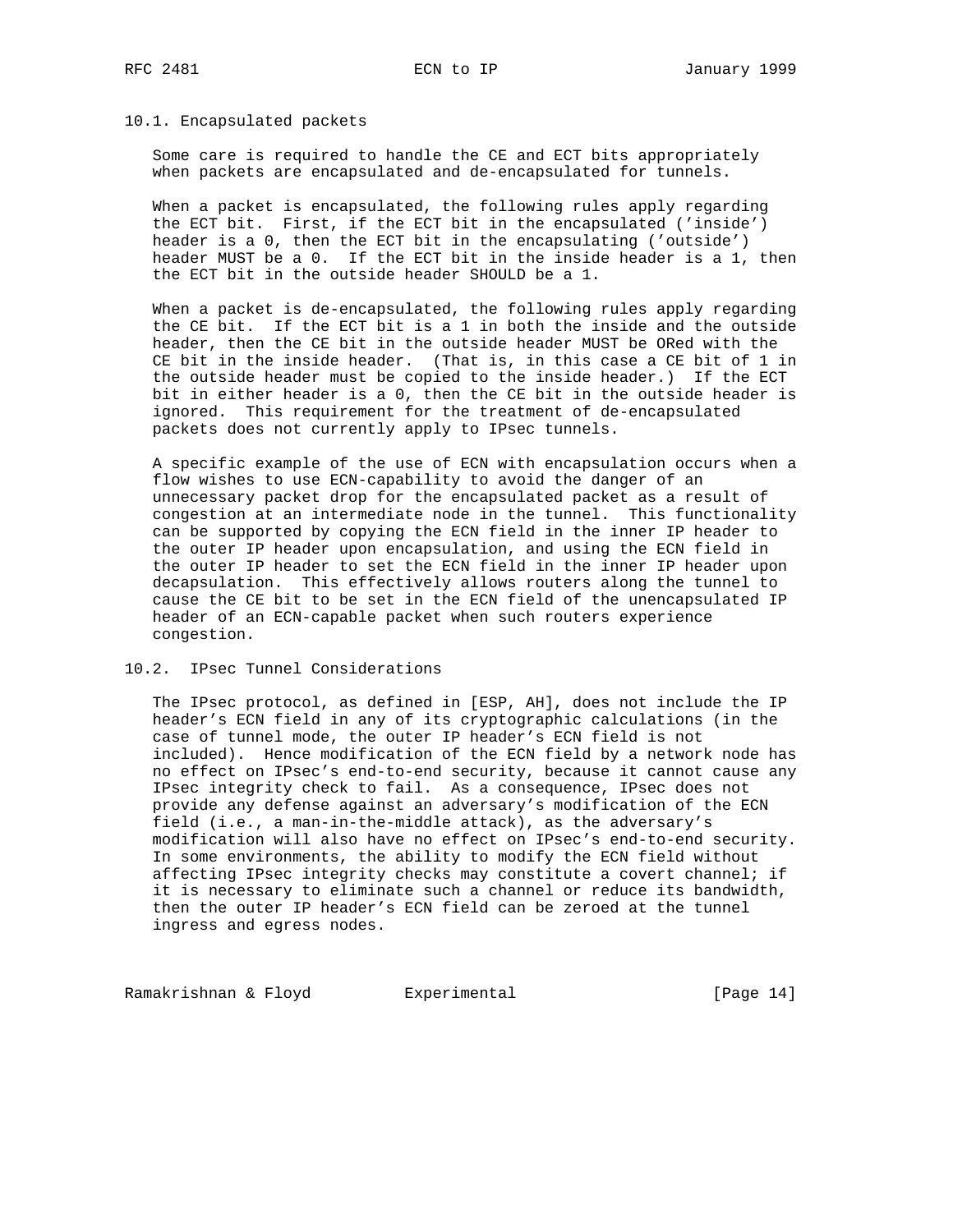The IPsec protocol currently requires that the inner header's ECN field not be changed by IPsec decapsulation processing at a tunnel egress node. This ensures that an adversary's modifications to the ECN field cannot be used to launch theft- or denial-of-service attacks across an IPsec tunnel endpoint, as any such modifications will be discarded at the tunnel endpoint. This document makes no change to that IPsec requirement. As a consequence of the current specification of the IPsec protocol, we suggest that experiments with ECN not be carried out for flows that will undergo IPsec tunneling at the present time.

 If the IPsec specifications are modified in the future to permit a tunnel egress node to modify the ECN field in an inner IP header based on the ECN field value in the outer header (e.g., copying part or all of the outer ECN field to the inner ECN field), or to permit the ECN field of the outer IP header to be zeroed during encapsulation, then experiments with ECN may be used in combination with IPsec tunneling.

 This discussion of ECN and IPsec tunnel considerations draws heavily on related discussions and documents from the Differentiated Services Working Group.

#### 10.3. Dropped or Corrupted Packets

 An additional issue concerns a packet that has the CE bit set at one router and is dropped by a subsequent router. For the proposed use for ECN in this paper (that is, for a transport protocol such as TCP for which a dropped data packet is an indication of congestion), end nodes detect dropped data packets, and the congestion response of the end nodes to a dropped data packet is at least as strong as the congestion response to a received CE packet.

 However, transport protocols such as TCP do not necessarily detect all packet drops, such as the drop of a "pure" ACK packet; for example, TCP does not reduce the arrival rate of subsequent ACK packets in response to an earlier dropped ACK packet. Any proposal for extending ECN-Capability to such packets would have to address concerns raised by CE packets that were later dropped in the network.

 Similarly, if a CE packet is dropped later in the network due to corruption (bit errors), the end nodes should still invoke congestion control, just as TCP would today in response to a dropped data packet. This issue of corrupted CE packets would have to be considered in any proposal for the network to distinguish between packets dropped due to corruption, and packets dropped due to congestion or buffer overflow.

Ramakrishnan & Floyd Experimental Fundal [Page 15]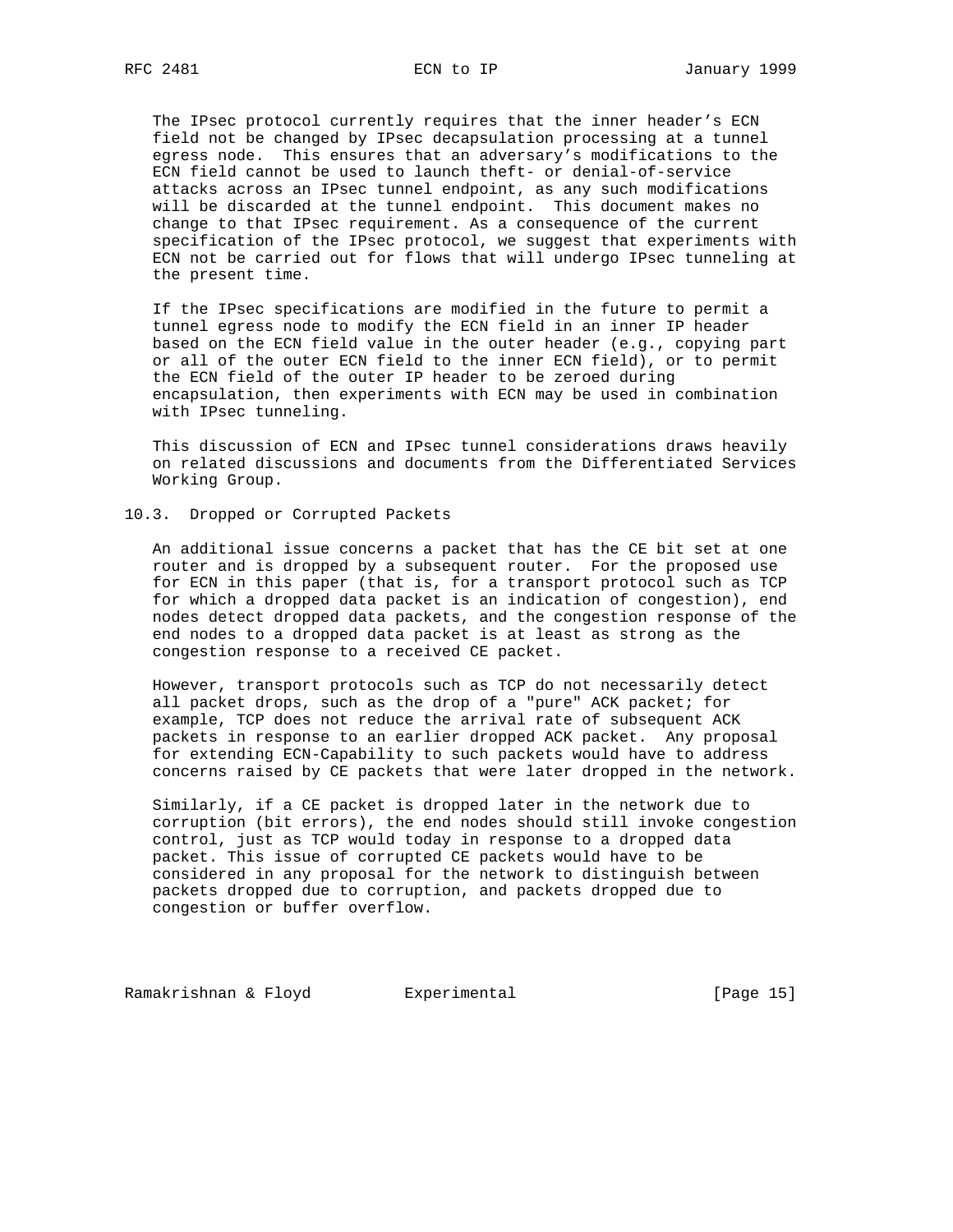#### 11. A summary of related work.

 [Floyd94] considers the advantages and drawbacks of adding ECN to the TCP/IP architecture. As shown in the simulation-based comparisons, one advantage of ECN is to avoid unnecessary packet drops for short or delay-sensitive TCP connections. A second advantage of ECN is in avoiding some unnecessary retransmit timeouts in TCP. This paper discusses in detail the integration of ECN into TCP's congestion control mechanisms. The possible disadvantages of ECN discussed in the paper are that a non-compliant TCP connection could falsely advertise itself as ECN-capable, and that a TCP ACK packet carrying an ECN-Echo message could itself be dropped in the network. The first of these two issues is discussed in Section 8 of this document, and the second is addressed by the proposal in Section 5.1.3 for a CWR flag in the TCP header.

 [CKLTZ97] reports on an experimental implementation of ECN in IPv6. The experiments include an implementation of ECN in an existing implementation of RED for FreeBSD. A number of experiments were run to demonstrate the control of the average queue size in the router, the performance of ECN for a single TCP connection as a congested router, and fairness with multiple competing TCP connections. One conclusion of the experiments is that dropping packets from a bulk data transfer can degrade performance much more severely than marking packets.

 Because the experimental implementation in [CKLTZ97] predates some of the developments in this document, the implementation does not conform to this document in all respects. For example, in the experimental implementation the CWR flag is not used, but instead the TCP receiver sends the ECN-Echo bit on a single ACK packet.

 [K98] and [CKLTZ98] build on [CKLTZ97] to further analyze the benefits of ECN for TCP. The conclusions are that ECN TCP gets moderately better throughput than non-ECN TCP; that ECN TCP flows are fair towards non-ECN TCP flows; and that ECN TCP is robust with two way traffic, congestion in both directions, and with multiple congested gateways. Experiments with many short web transfers show that, while most of the short connections have similar transfer times with or without ECN, a small percentage of the short connections have very long transfer times for the non-ECN experiments as compared to the ECN experiments. This increased transfer time is particularly dramatic for those short connections that have their first packet dropped in the non-ECN experiments, and that therefore have to wait six seconds for the retransmit timer to expire.

 The ECN Web Page [ECN] has pointers to other implementations of ECN in progress.

Ramakrishnan & Floyd Experimental [Page 16]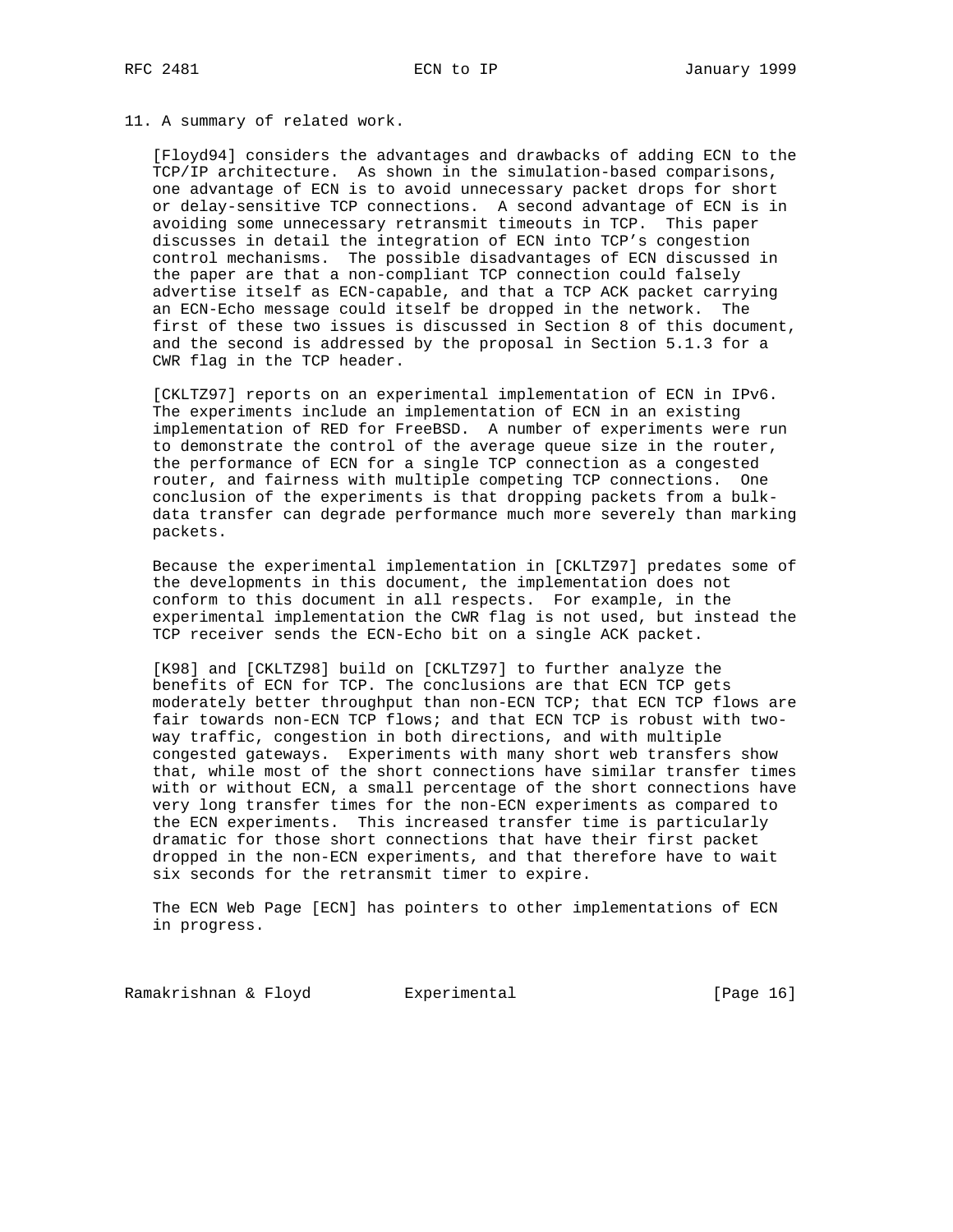#### 12. Conclusions

 Given the current effort to implement RED, we believe this is the right time for router vendors to examine how to implement congestion avoidance mechanisms that do not depend on packet drops alone. With the increased deployment of applications and transports sensitive to the delay and loss of a single packet (e.g., realtime traffic, short web transfers), depending on packet loss as a normal congestion notification mechanism appears to be insufficient (or at the very least, non-optimal).

#### 13. Acknowledgements

 Many people have made contributions to this RFC. In particular, we would like to thank Kenjiro Cho for the proposal for the TCP mechanism for negotiating ECN-Capability, Kevin Fall for the proposal of the CWR bit, Steve Blake for material on IPv4 Header Checksum Recalculation, Jamal Hadi Salim for discussions of ECN issues, and Steve Bellovin, Jim Bound, Brian Carpenter, Paul Ferguson, Stephen Kent, Greg Minshall, and Vern Paxson for discussions of security issues. We also thank the Internet End-to-End Research Group for ongoing discussions of these issues.

# 14. References

| [ AH ]     | Kent, S. and R. Atkinson, "IP Authentication Header",<br>RFC 2402, November 1998.                                                                                                                               |
|------------|-----------------------------------------------------------------------------------------------------------------------------------------------------------------------------------------------------------------|
| [B97]      | Bradner, S., "Key words for use in RFCs to Indicate<br>Requirement Levels", BCP 14, RFC 2119, March 1997.                                                                                                       |
| [CLLT98]   | Chen, C., Krishnan, H., Leung, S., Tang, N., and Zhang,<br>L., "Implementing ECN for TCP/IPv6", presentation to the<br>ECN BOF at the L.A. IETF, March 1998, URL<br>"http://www.cs.ucla.edu/~hari/ecn-ietf.ps". |
| [DIFFSERV] | Nichols, K., Blake, S., Baker, F. and D. Black,<br>"Definition of the Differentiated Services Field (DS<br>Field) in the IPv4 and IPv6 Headers", RFC 2474, December<br>1998.                                    |
| [ECN]      | "The ECN Web Page", URL "http://www-<br>nrg.ee.lbl.gov/floyd/ecn.html".                                                                                                                                         |
| [ESP]      | Kent, S. and R. Atkinson, "IP Encapsulating Security<br>Payload", RFC 2406, November 1998.                                                                                                                      |
|            |                                                                                                                                                                                                                 |

Ramakrishnan & Floyd Experimental [Page 17]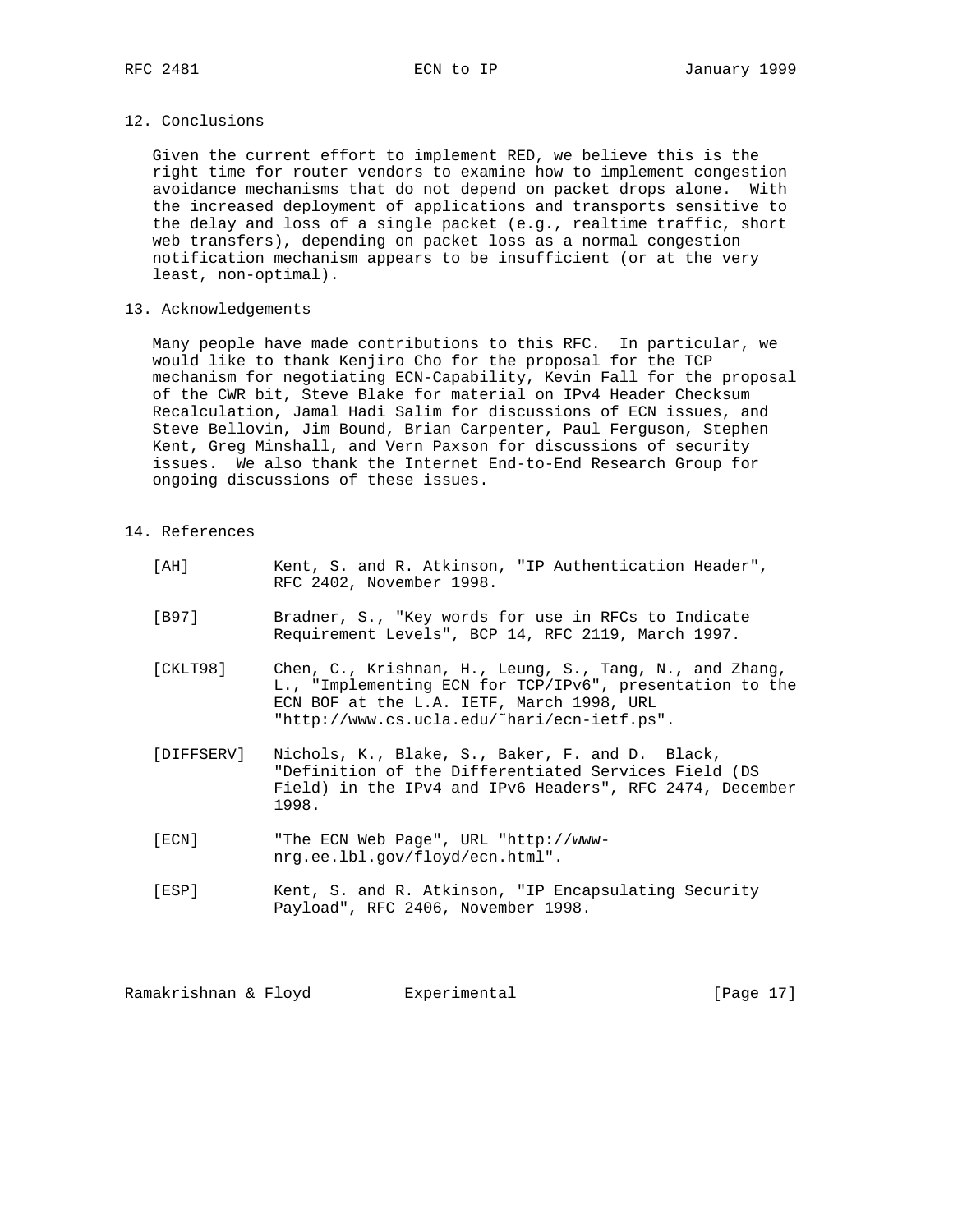- [FJ93] Floyd, S., and Jacobson, V., "Random Early Detection gateways for Congestion Avoidance", IEEE/ACM Transactions on Networking, V.1 N.4, August 1993, p. 397-413. URL "ftp://ftp.ee.lbl.gov/papers/early.pdf".
- [Floyd94] Floyd, S., "TCP and Explicit Congestion Notification", ACM Computer Communication Review, V. 24 N. 5, October 1994, p. 10-23. URL "ftp://ftp.ee.lbl.gov/papers/tcp\_ecn.4.ps.Z".
- [Floyd97] Floyd, S., and Fall, K., "Router Mechanisms to Support End-to-End Congestion Control", Technical report, February 1997. URL "http://www nrg.ee.lbl.gov/floyd/end2end-paper.html".
- [Floyd98] Floyd, S., "The ECN Validation Test in the NS Simulator", URL "http://www-mash.cs.berkeley.edu/ns/", test tcl/test/test-all-ecn.
- [K98] Krishnan, H., "Analyzing Explicit Congestion Notification (ECN) benefits for TCP", Master's thesis, UCLA, 1998, URL "http://www.cs.ucla.edu/˜hari/software/ecn/ ecn\_report.ps.gz".
- [FRED] Lin, D., and Morris, R., "Dynamics of Random Early Detection", SIGCOMM '97, September 1997. URL "http://www.inria.fr/rodeo/sigcomm97/program.html#ab078".
	- [Jacobson88] V. Jacobson, "Congestion Avoidance and Control", Proc. ACM SIGCOMM '88, pp. 314-329. URL "ftp://ftp.ee.lbl.gov/papers/congavoid.ps.Z".
	- [Jacobson90] V. Jacobson, "Modified TCP Congestion Avoidance Algorithm", Message to end2end-interest mailing list, April 1990. URL "ftp://ftp.ee.lbl.gov/email/vanj.90apr30.txt".
	- [MJV96] S. McCanne, V. Jacobson, and M. Vetterli, "Receiver driven Layered Multicast", SIGCOMM '96, August 1996, pp. 117-130.
	- [RFC791] Postel, J., "Internet Protocol", STD 5, RFC 791, September 1981.
	- [RFC793] Postel, J., "Transmission Control Protocol", STD 7, RFC 793, September 1981.

Ramakrishnan & Floyd Bxperimental (Page 18)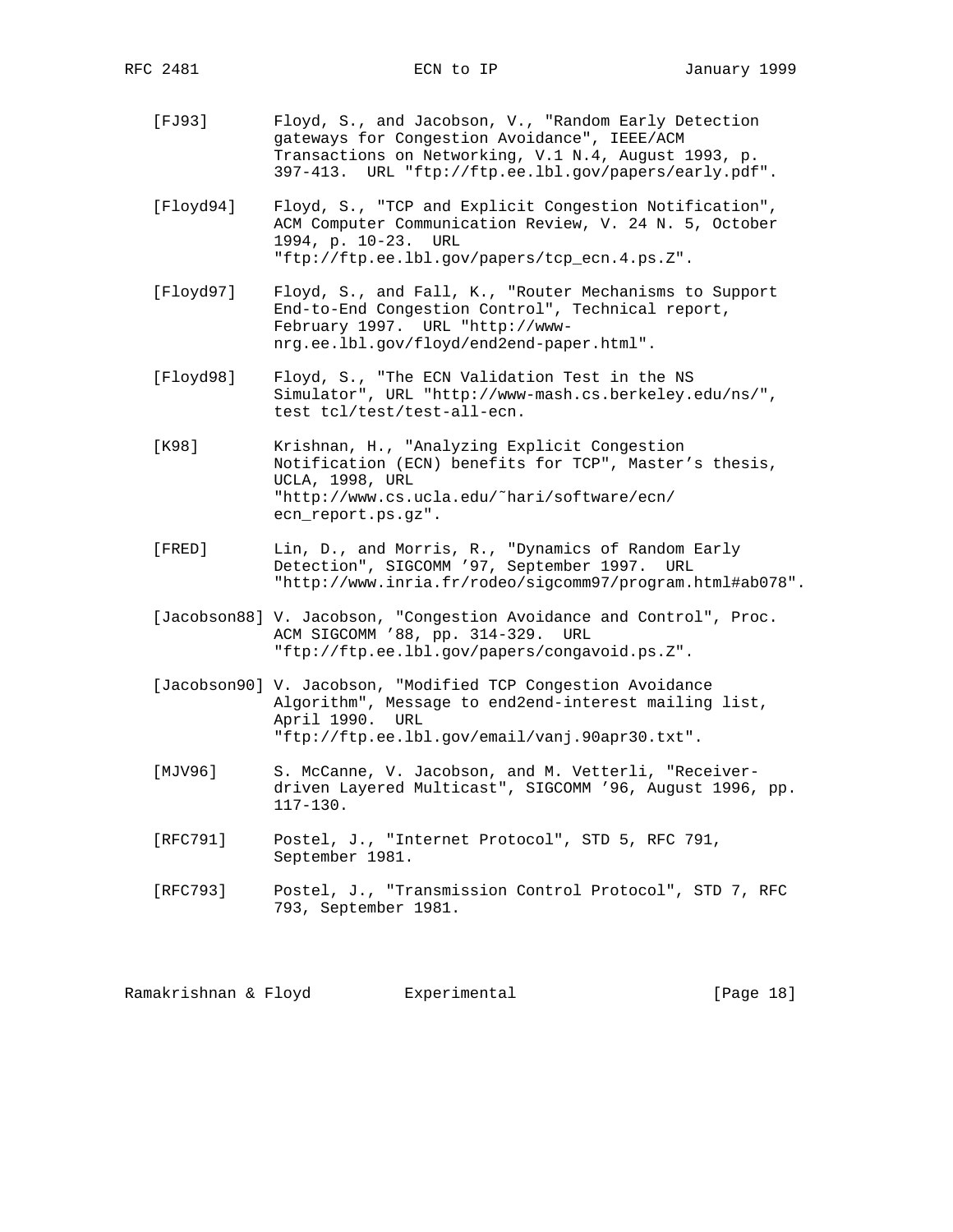- [RFC1141] Mallory, T. and A. Kullberg, "Incremental Updating of the Internet Checksum", RFC 1141, January 1990.
- [RFC1349] Almquist, P., "Type of Service in the Internet Protocol Suite", RFC 1349, July 1992.
- [RFC1455] Eastlake, D., "Physical Link Security Type of Service", RFC 1455, May 1993.
- [RFC2001] Stevens, W., "TCP Slow Start, Congestion Avoidance, Fast Retransmit, and Fast Recovery Algorithms", RFC 2001, January 1997.
- [RFC2309] Braden, B., Clark, D., Crowcroft, J., Davie, B., Deering, S., Estrin, D., Floyd, S., Jacobson, V., Minshall, G., Partridge, C., Peterson, L., Ramakrishnan, K., Shenker, S., Wroclawski, J. and L. Zhang, "Recommendations on Queue Management and Congestion Avoidance in the Internet", RFC 2309, April 1998.
- [RJ90] K. K. Ramakrishnan and Raj Jain, "A Binary Feedback Scheme for Congestion Avoidance in Computer Networks", ACM Transactions on Computer Systems, Vol.8, No.2, pp. 158-181, May 1990.
- 15. Security Considerations

Security considerations have been discussed in Section 9.

16. IPv4 Header Checksum Recalculation

 IPv4 header checksum recalculation is an issue with some high-end router architectures using an output-buffered switch, since most if not all of the header manipulation is performed on the input side of the switch, while the ECN decision would need to be made local to the output buffer. This is not an issue for IPv6, since there is no IPv6 header checksum. The IPv4 TOS octet is the last byte of a 16-bit half-word.

 RFC 1141 [RFC1141] discusses the incremental updating of the IPv4 checksum after the TTL field is decremented. The incremental updating of the IPv4 checksum after the CE bit was set would work as follows: Let HC be the original header checksum, and let HC' be the new header checksum after the CE bit has been set. Then for header checksums calculated with one's complement subtraction, HC' would be recalculated as follows:

Ramakrishnan & Floyd Experimental [Page 19]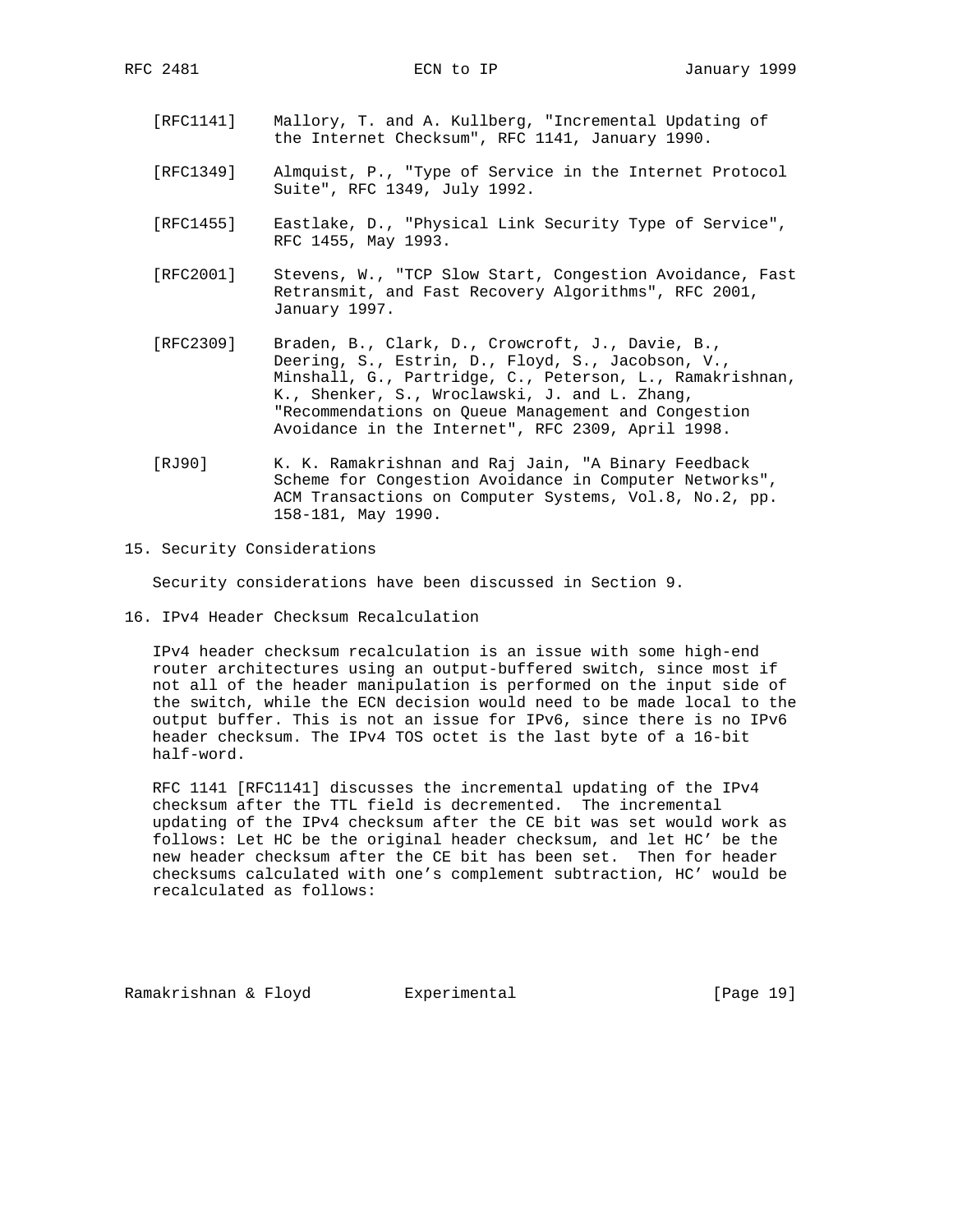$HC' = \{ HC - 1 \} \text{HC} > 1$  $\{ 0 \times 0 0 0 0 \quad \text{HC} = 1$ 

 For header checksums calculated on two's complement machines, HC' would be recalculated as follows after the CE bit was set:

 $HC' = \{ HC - 1 \}$  HC > 0  $\{$  OxFFFE HC = 0

17. The motivation for the ECT bit.

 The need for the ECT bit is motivated by the fact that ECN will be deployed incrementally in an Internet where some transport protocols and routers understand ECN and some do not. With the ECT bit, the router can drop packets from flows that are not ECN-capable, but can \*instead\* set the CE bit in flows that \*are\* ECN-capable. Because the ECT bit allows an end node to have the CE bit set in a packet \*instead\* of having the packet dropped, an end node might have some incentive to deploy ECN.

 If there was no ECT indication, then the router would have to set the CE bit for packets from both ECN-capable and non-ECN-capable flows. In this case, there would be no incentive for end-nodes to deploy ECN, and no viable path of incremental deployment from a non-ECN world to an ECN-capable world. Consider the first stages of such an incremental deployment, where a subset of the flows are ECN-capable. At the onset of congestion, when the packet dropping/marking rate would be low, routers would only set CE bits, rather than dropping packets. However, only those flows that are ECN-capable would understand and respond to CE packets. The result is that the ECN capable flows would back off, and the non-ECN-capable flows would be unaware of the ECN signals and would continue to open their congestion windows.

 In this case, there are two possible outcomes: (1) the ECN-capable flows back off, the non-ECN-capable flows get all of the bandwidth, and congestion remains mild, or (2) the ECN-capable flows back off, the non-ECN-capable flows don't, and congestion increases until the router transitions from setting the CE bit to dropping packets. While this second outcome evens out the fairness, the ECN-capable flows would still receive little benefit from being ECN-capable, because the increased congestion would drive the router to packet dropping behavior.

 A flow that advertised itself as ECN-Capable but does not respond to CE bits is functionally equivalent to a flow that turns off congestion control, as discussed in Sections 8 and 9.

Ramakrishnan & Floyd Experimental [Page 20]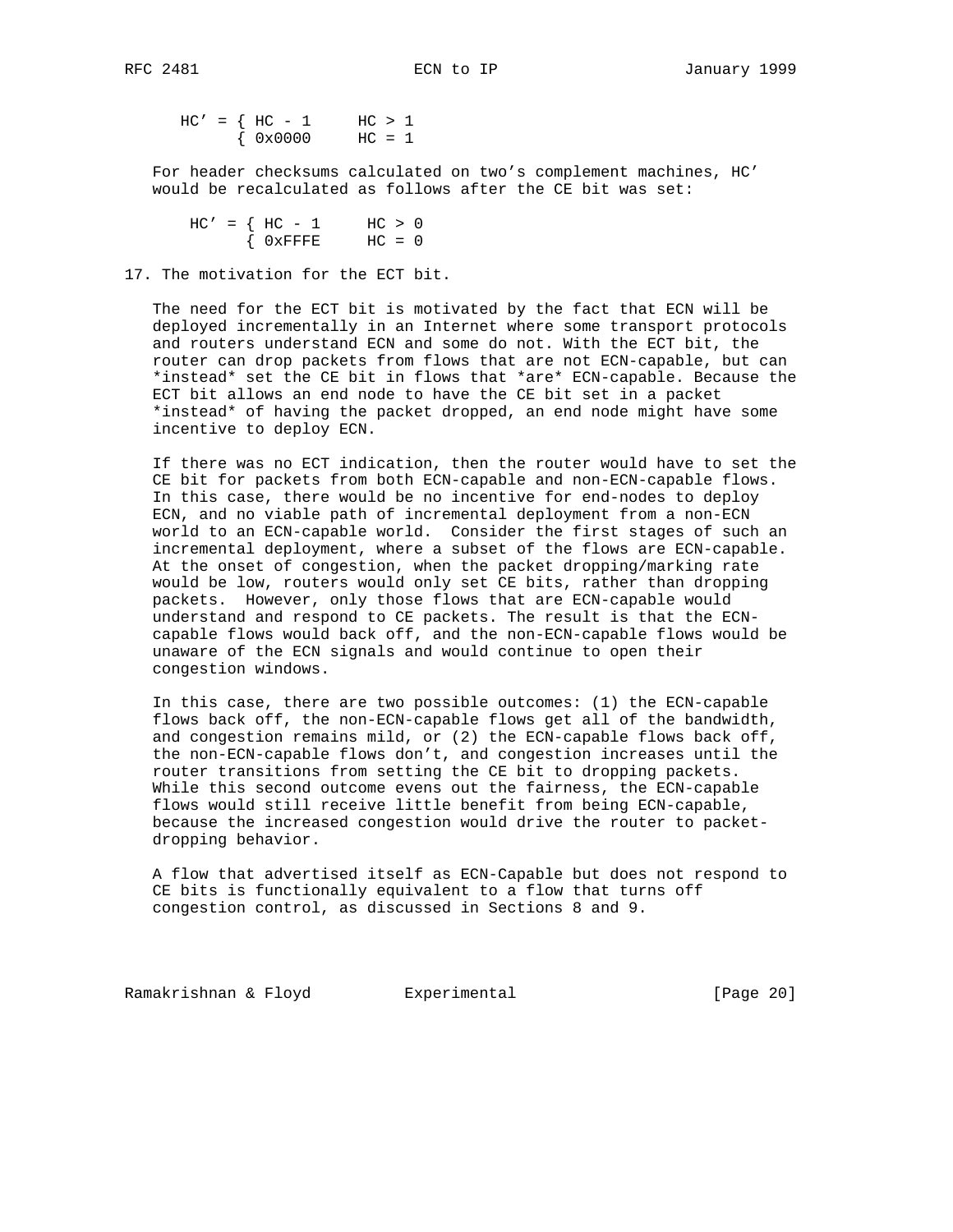Thus, in a world when a subset of the flows are ECN-capable, but where ECN-capable flows have no mechanism for indicating that fact to the routers, there would be less effective and less fair congestion control in the Internet, resulting in a strong incentive for end nodes not to deploy ECN.

#### 18. Why use two bits in the IP header?

 Given the need for an ECT indication in the IP header, there still remains the question of whether the ECT (ECN-Capable Transport) and CE (Congestion Experienced) indications should be overloaded on a single bit. This overloaded-one-bit alternative, explored in [Floyd94], would involve a single bit with two values. One value, "ECT and not CE", would represent an ECN-Capable Transport, and the other value, "CE or not ECT", would represent either Congestion Experienced or a non-ECN-Capable transport.

 One difference between the one-bit and two-bit implementations concerns packets that traverse multiple congested routers. Consider a CE packet that arrives at a second congested router, and is selected by the active queue management at that router for either marking or dropping. In the one-bit implementation, the second congested router has no choice but to drop the CE packet, because it cannot distinguish between a CE packet and a non-ECT packet. In the two-bit implementation, the second congested router has the choice of either dropping the CE packet, or of leaving it alone with the CE bit set.

 Another difference between the one-bit and two-bit implementations comes from the fact that with the one-bit implementation, receivers in a single flow cannot distinguish between CE and non-ECT packets. Thus, in the one-bit implementation an ECN-capable data sender would have to unambiguously indicate to the receiver or receivers whether each packet had been sent as ECN-Capable or as non-ECN-Capable. One possibility would be for the sender to indicate in the transport header whether the packet was sent as ECN-Capable. A second possibility that would involve a functional limitation for the one bit implementation would be for the sender to unambiguously indicate that it was going to send \*all\* of its packets as ECN-Capable or as non-ECN-Capable. For a multicast transport protocol, this unambiguous indication would have to be apparent to receivers joining an on-going multicast session.

 Another advantage of the two-bit approach is that it is somewhat more robust. The most critical issue, discussed in Section 8, is that the default indication should be that of a non-ECN-Capable transport. In a two-bit implementation, this requirement for the default value simply means that the ECT bit should be 'OFF' by default. In the

Ramakrishnan & Floyd Experimental [Page 21]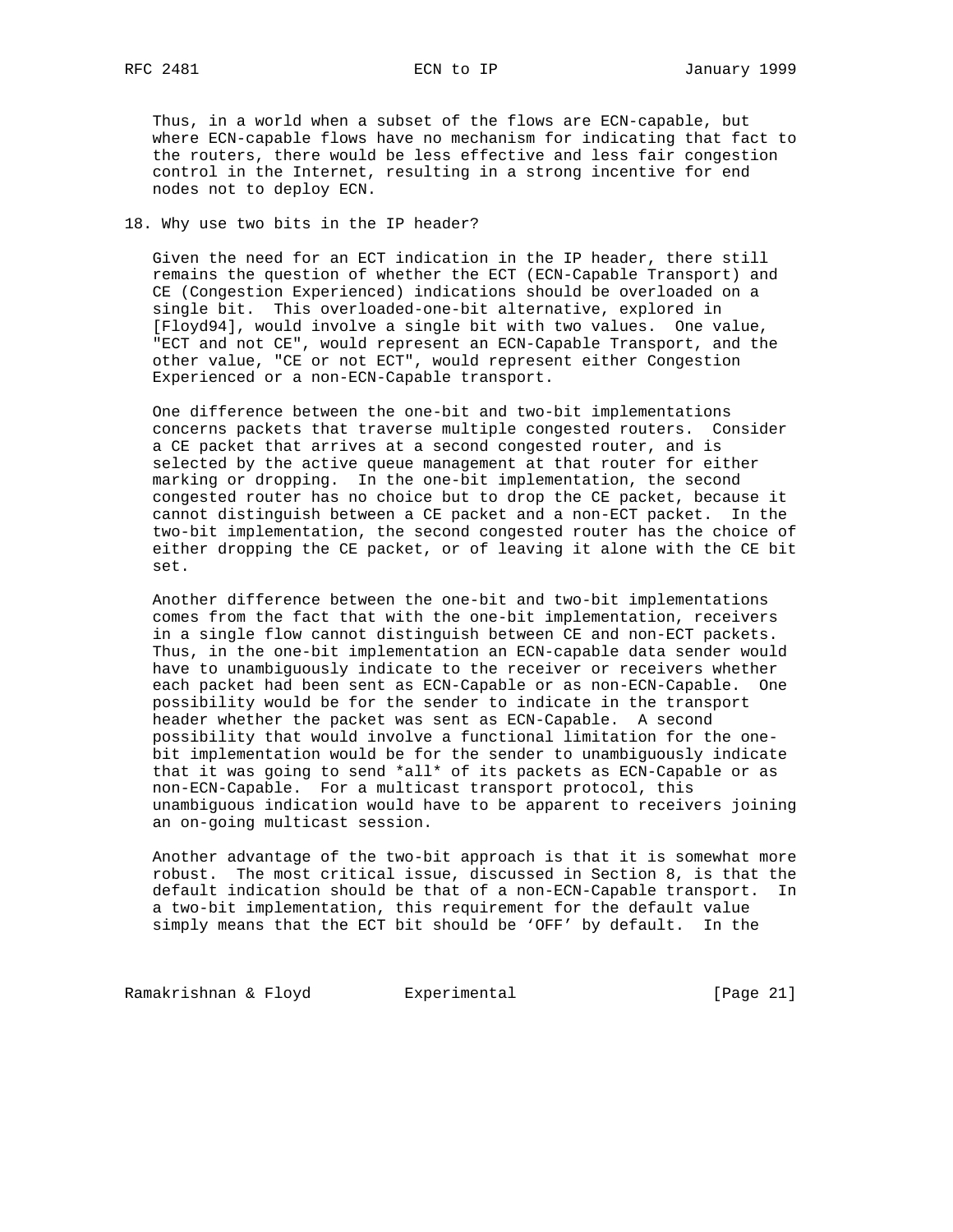one-bit implementation, this means that the single overloaded bit should by default be in the "CE or not ECT" position. This is less clear and straightforward, and possibly more open to incorrect implementations either in the end nodes or in the routers.

 In summary, while the one-bit implementation could be a possible implementation, it has the following significant limitations relative to the two-bit implementation. First, the one-bit implementation has more limited functionality for the treatment of CE packets at a second congested router. Second, the one-bit implementation requires either that extra information be carried in the transport header of packets from ECN-Capable flows (to convey the functionality of the second bit elsewhere, namely in the transport header), or that senders in ECN-Capable flows accept the limitation that receivers must be able to determine a priori which packets are ECN-Capable and which are not ECN-Capable. Third, the one-bit implementation is possibly more open to errors from faulty implementations that choose the wrong default value for the ECN bit. We believe that the use of the extra bit in the IP header for the ECT-bit is extremely valuable to overcome these limitations.

#### 19. Historical definitions for the IPv4 TOS octet

 RFC 791 [RFC791] defined the ToS (Type of Service) octet in the IP header. In RFC 791, bits 6 and 7 of the ToS octet are listed as "Reserved for Future Use", and are shown set to zero. The first two fields of the ToS octet were defined as the Precedence and Type of Service (TOS) fields.

|  |  | 0 1 2 3 4 5 6 |  |  |                                                          |
|--|--|---------------|--|--|----------------------------------------------------------|
|  |  |               |  |  |                                                          |
|  |  |               |  |  | $\vert$ PRECEDENCE $\vert$ TOS $\vert$ 0 $\vert$ RFC 791 |
|  |  |               |  |  |                                                          |

 RFC 1122 included bits 6 and 7 in the TOS field, though it did not discuss any specific use for those two bits:

|  | 0 1 2 3 4 5 6    |  |  |                        |
|--|------------------|--|--|------------------------|
|  |                  |  |  |                        |
|  | PRECEDENCE   TOS |  |  | <b>Example 20</b> 1122 |
|  |                  |  |  |                        |

The IPv4 TOS octet was redefined in RFC 1349 [RFC1349] as follows:

|  |  |  | 0 1 2 3 4 5 6 7 |  |                                   |  |
|--|--|--|-----------------|--|-----------------------------------|--|
|  |  |  |                 |  | PRECEDENCE   TOS   MBZ   RFC 1349 |  |
|  |  |  |                 |  |                                   |  |

Ramakrishnan & Floyd Experimental [Page 22]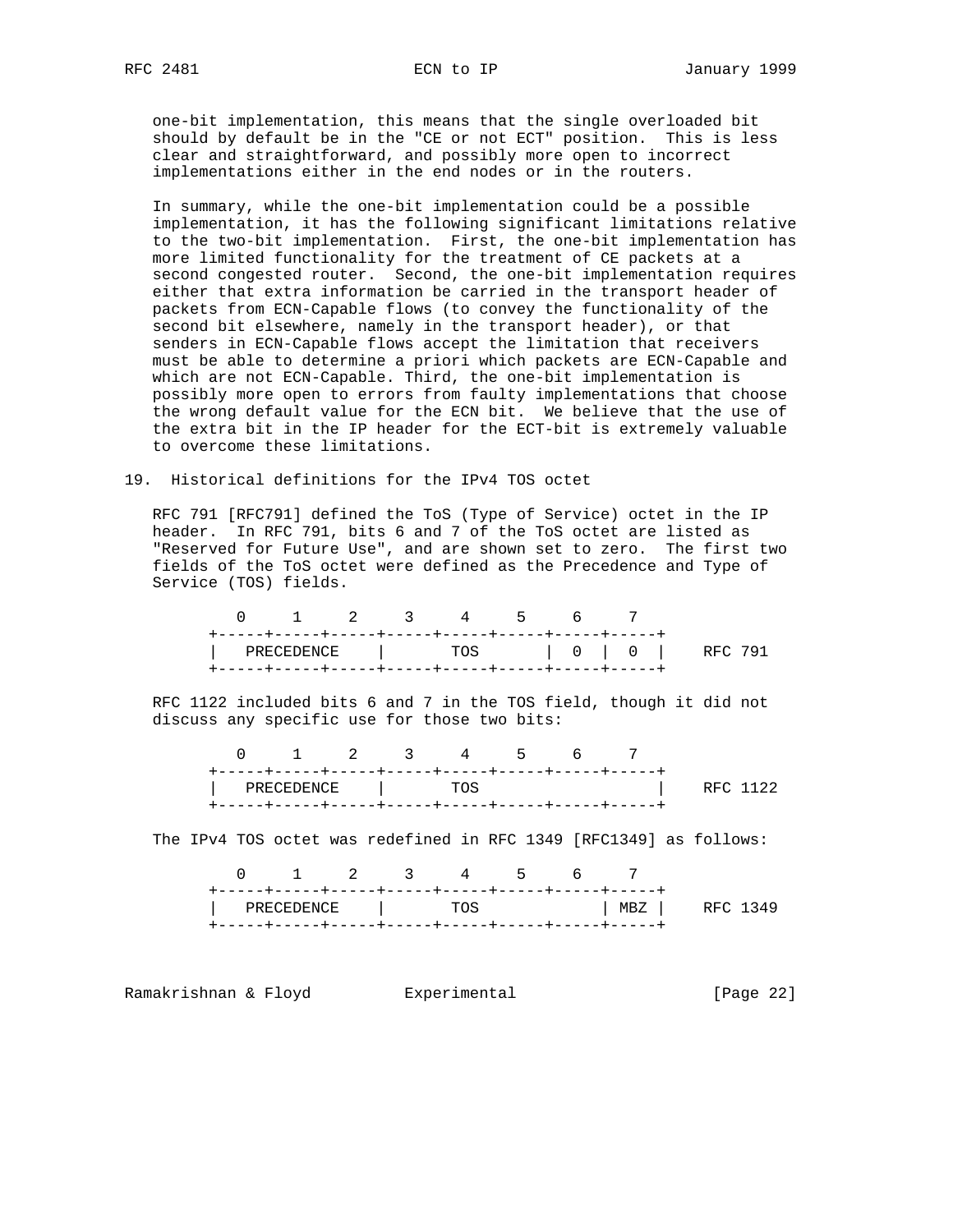Bit 6 in the TOS field was defined in RFC 1349 for "Minimize Monetary Cost". In addition to the Precedence and Type of Service (TOS) fields, the last field, MBZ (for "must be zero") was defined as currently unused. RFC 1349 stated that "The originator of a datagram sets [the MBZ] field to zero (unless participating in an Internet protocol experiment which makes use of that bit)."

 RFC 1455 [RFC 1455] defined an experimental standard that used all four bits in the TOS field to request a guaranteed level of link security.

 RFC 1349 is obsoleted by "Definition of the Differentiated Services Field (DS Field) in the IPv4 and IPv6 Headers" [DIFFSERV], in which bits 6 and 7 of the DS field are listed as Currently Unused (CU). The first six bits of the DS field are defined as the Differentiated Services CodePoint (DSCP):

|                             |  |  |  | 0 1 2 3 4 5 6 7                                                                                                                                                                                                                |
|-----------------------------|--|--|--|--------------------------------------------------------------------------------------------------------------------------------------------------------------------------------------------------------------------------------|
|                             |  |  |  |                                                                                                                                                                                                                                |
| <b>Solution in the DSCP</b> |  |  |  | and the contract of the contract of the contract of the contract of the contract of the contract of the contract of the contract of the contract of the contract of the contract of the contract of the contract of the contra |
|                             |  |  |  |                                                                                                                                                                                                                                |

 Because of this unstable history, the definition of the ECN field in this document cannot be guaranteed to be backwards compatible with all past uses of these two bits. The damage that could be done by a non-ECN-capable router would be to "erase" the CE bit for an ECN capable packet that arrived at the router with the CE bit set, or set the CE bit even in the absence of congestion. This has been discussed in Section 10 on "Non-compliance in the Network".

 The damage that could be done in an ECN-capable environment by a non-ECN-capable end-node transmitting packets with the ECT bit set has been discussed in Section 9 on "Non-compliance by the End Nodes".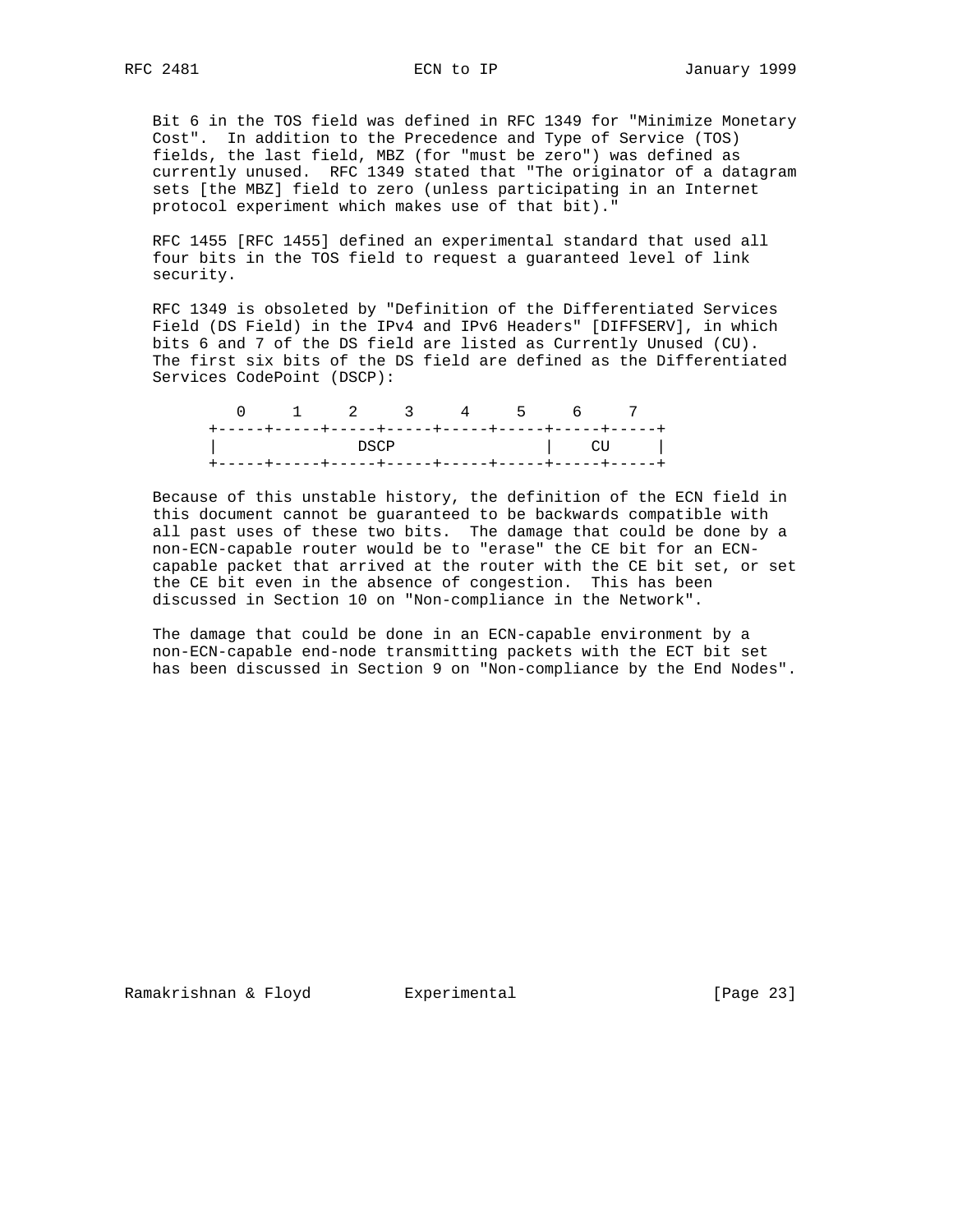AUTHORS' ADDRESSES

 K. K. Ramakrishnan AT&T Labs. Research

 Phone: +1 (973) 360-8766 EMail: kkrama@research.att.com URL: http://www.research.att.com/info/kkrama

 Sally Floyd Lawrence Berkeley National Laboratory

 Phone: +1 (510) 486-7518 EMail: floyd@ee.lbl.gov URL: http://www-nrg.ee.lbl.gov/floyd/